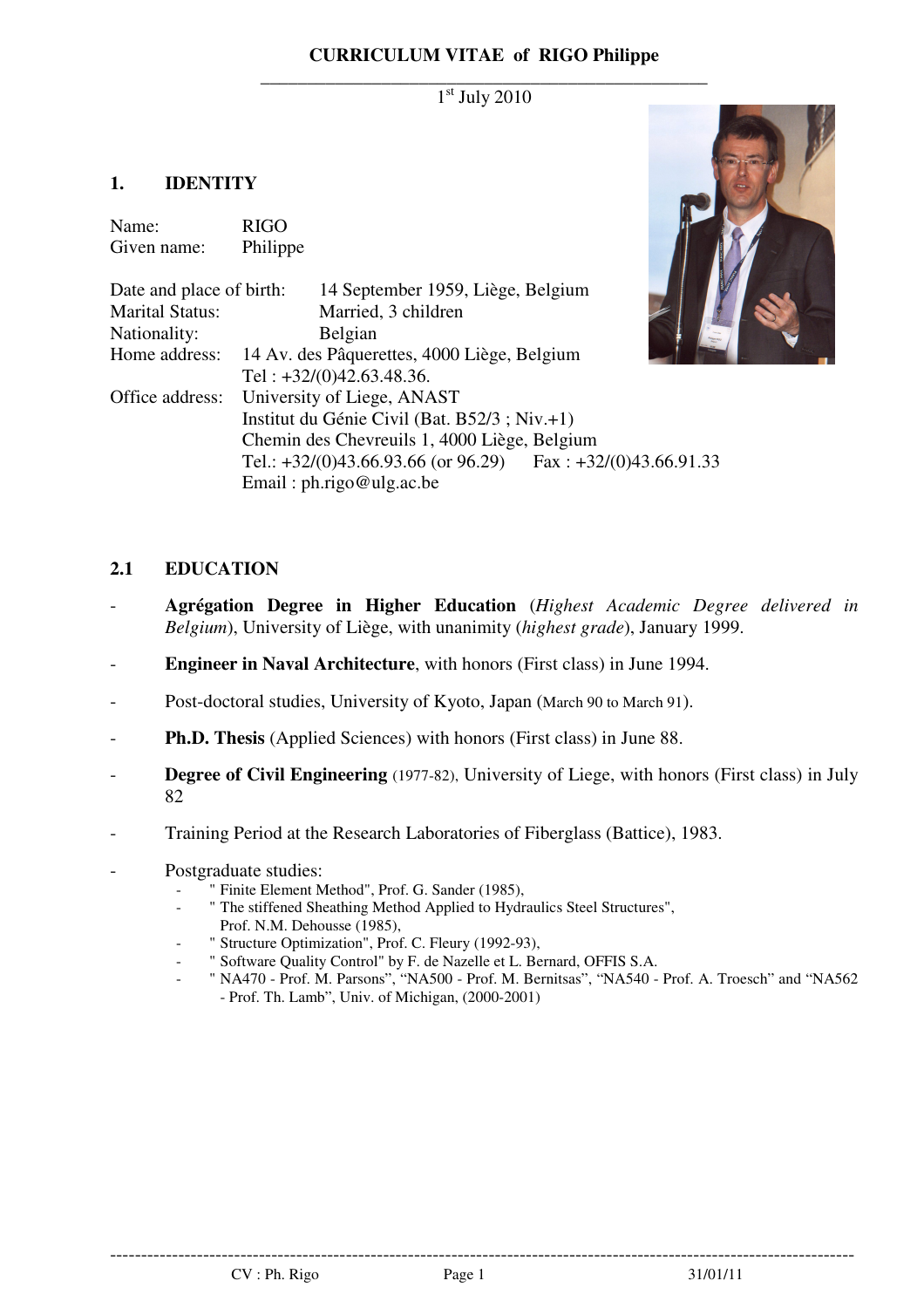# **2.2 SCIENTIFIC RESEARCH ACTIVITIES & PROFESSIONAL BACKGROUND.**

# **Design and Optimisation of Ship Structures & Hydraulic Structures**

- Design and analysis of naval and floating structures (strength and stress analysis).
- Optimization of naval structures based on the manufacturing costs (LBR-5 Software).
	- $\checkmark$  Developer of the L.B.R.-5 software dedicated for the stress analysis of orthotropic steel structures. Data preprocessing and graphical post processing were developed to ease its use (hydraulic and naval structures).
- Virtual simulation of Ship Production (workshops) & Design for Production
- Ultimate strength of the stiffened plates and hull girders (ISSC committee members since 1991)
- Strength analysis of ship structures
- Design of hydraulic structures : storm surge and flood protection barriers, navigation lock, mobile weirs, sluices, floating bridges, etc.
- Design and strength analysis of aluminum structures, lock gates, prefabricated lock walls, naval architecture, ...
- High rise navigation lock designed with saving basins (general design, locking, ..).
- Study of the prefabrication of locks and mobile weirs (using prefabrication concepts)
- Concepts of lock for pleasure navigation (including innovative tilting gate), filling and emptying operations, automatic process,
- Experiments on naval and offshore structures, model scale in wave flumes with regular and random wave generation:
	- model test of floatover installations (jacket at model scale 1/20),
	- study of large submarine offshore structures (pipes), ...
	- seakeeping tests (measurement of the 6 components of a motion),
- Development of data acquisition system for laboratory experiments (strain gauges, 3D) motions, wave gauges, displacement sensors, accelerometers, ...)
- River flow, water lines, weir discharges, piping, flood control, etc..
- Inland waterway design, length, effective cross section, water head, ...
- Study on scale model of reservoir dams, spillways, dissipation basins, galleries and sluices.
- Sedimentation in river modeling, model of silt transportation by using plastic particles (scale model).
- Feasibility study of earth dam, stability, spillway, emptying device, etc.
- River Navigation Dams (weirs) and flood control (Structural and hydraulic design, development of new design, ...)
- Transport Systems Analysis, Transport Modeling, Cost/Benefit Analysis.
- River Engineering (improvement of the navigation, river bank and bed protection, sediment transportation, environmental impact of works, ...)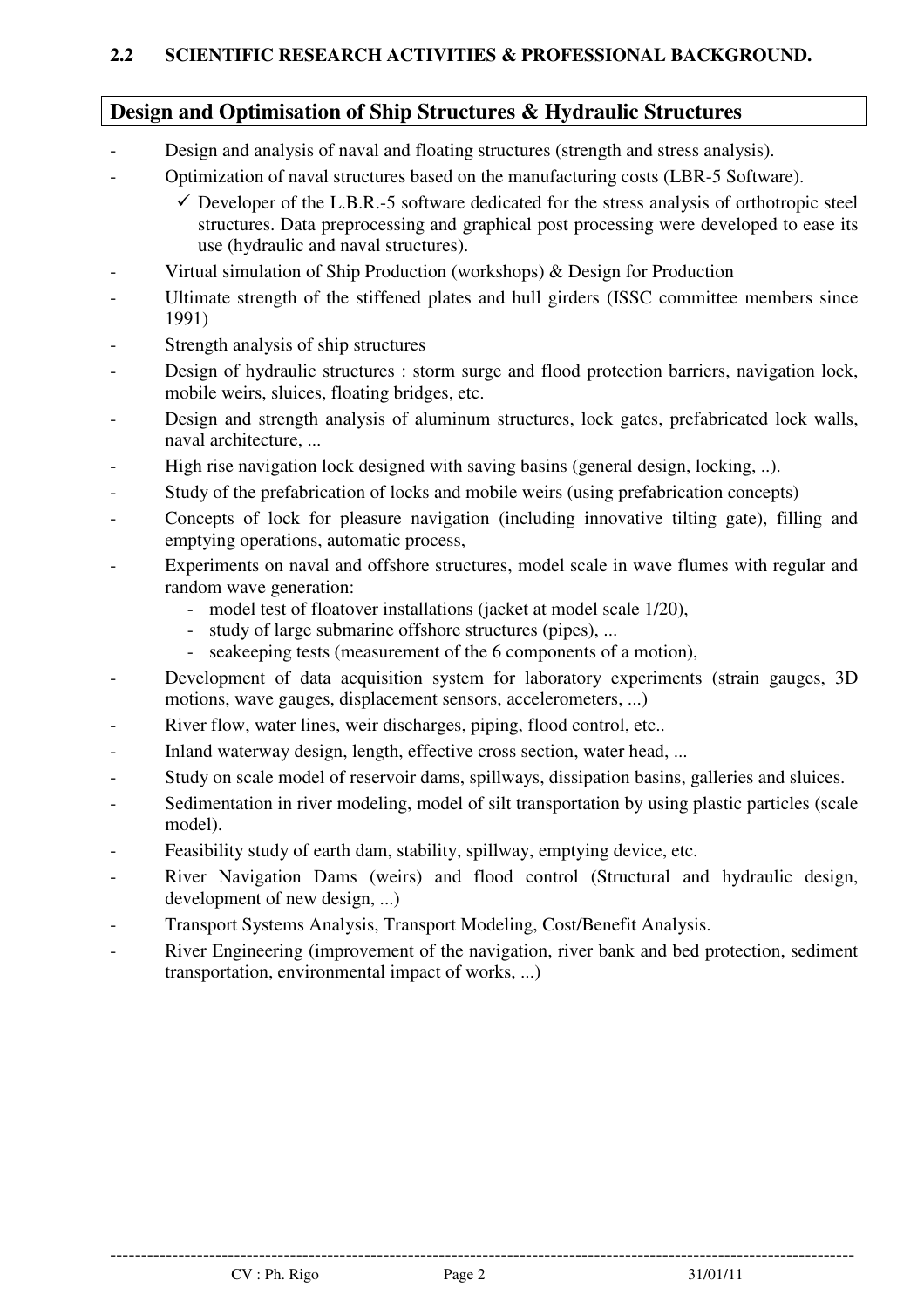# **2.3 LANGUAGES**

French, English, Dutch and basic knowledge of Japanese

## **2.4 COMPUTING SKILLS**

- Fortran, Quick-Basic.
- Data acquisition systems :Software : LABVIEW© (National Instrument)
- Dynamic 6D Measurements System (RODYM DMM developed by Krypton)

# **3. ENGINEERING CAREER**

- *Since October 1, 2008:* 
	- **Professor, University of Liege (teaching Ship Structures and Hydraulic Structures) Civil Engineering Dept (ARGENCO), Research Unit: ANAST**

## **Honorary Research Director of the National Fund for Scientific Research of Belgium.**

- *From October 1, 2003 to 30 Sept 2008*  Research Director, National Fund for Scientific Research (N.F.S.R.) of Belgium,
- *From October 1, 2002 to September 30, 2008:* Associate Professor, University of Liege
- Visiting Professor at the University of Michigan (from August 2000 to July 2001) University of Michigan, Ann Arbor, USA, Dpt. of Naval Architecture & Marine Engineering.
- *From October 1, 1999 to September 30, 2003:* Senior Research Associate (N.F.S.R.) at University of Liege (ANAST).
- Lecturer at the University of Liege (1999-2002)
- *From October 1, 1991 to September 30, 1999:* Research Associate (N.F.S.R.) at University of Liege (ANAST).
- *From April 1, 1991 to September 30, 1991:* Research Engineer at the Naval and Hydraulic Structures Laboratories (LHCN) of Liege University, Professors N.M. Dehousse & J.M. Marchal.
- *From March 27, 1990 to March 31, 1991:* Research Engineer, Kyoto university, Japan (Ujigawa Hydraulics Laboratory, Disaster Prevention Research Institute). Post-doctoral fellowship provided by the J.S.P.S. (Japan Society for the Promotion of Science).
- *From February 15, 1984 to March 26, 1990:* Assistant , University of Liege, Hydraulic Structures Department, Professor N.M. Dehousse.
- *From September 1, 1983 to February 14, 1984 :* Engineer at the S.A. du Canal Maritime, Brussels Study bureau, field controls and surveying at the maritime lock of Hingene, Belgium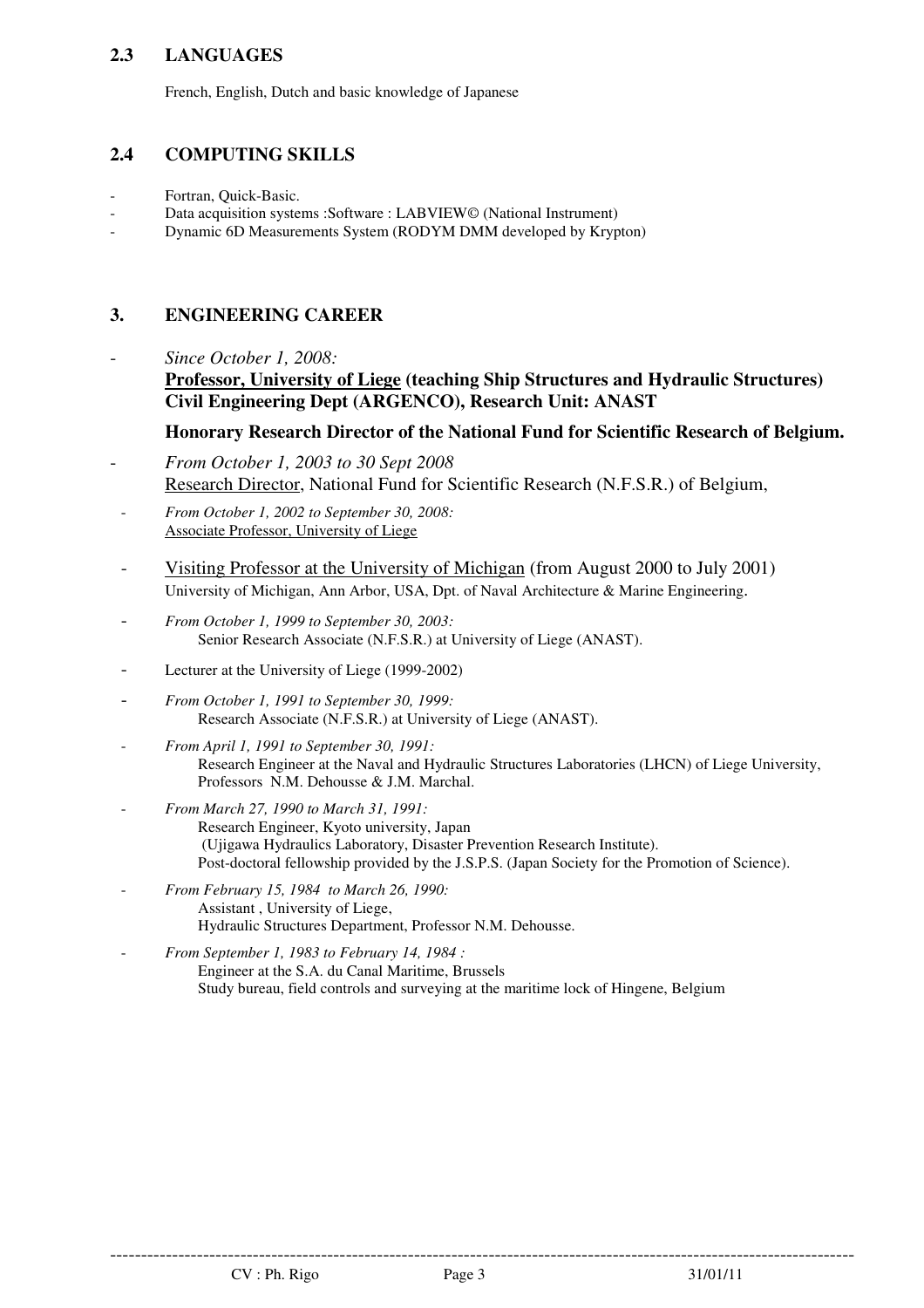# **EDITING COMMITTEE and REVIEW BOARD MEMBERS**

- Deputy Editor of the "Journal of Marine Science and Technology" (Springler Verlag) 2009-2013 http://www.springer.com/engineering/mechanical+eng/journal/773?detailsPage=editorialBoard
- Reviewer for Journals (peer reviews):
	- "Marine Structures Journal (MAST)", Elsevier Applied Science, reviewer since 1992, and Member of the Editorial Board since 2007).
	- "International Journal of Offshore and Polar Engg. ISOPE", Reviewer, since 2000
	- "European Journal of Mech. and Env. Engg.", Reviewer, 2000
	- "Journal of Ship Research", SNAME, Reviewer, since 2001.
	- "Ship and Offshore Structures", SOAS, UK, Reviewer and Member of the Editorial Board, since 2004,
	- "Journal of Naval Architecture & Marine Engineering (JNAME)", Member of the Editorial Board, since 2004,
	- "International Journal of CAD/CAM", www.ijcc.org, Reviewer, since 2005.
	- "J. of Marine Science and Technology", JMCT, Japan, Member of the Editorial Board since 2006 et Deputy Director for 2009-2013
	- Ship Technology Research , Germany Member of Editorial Board since 2010
	- Referee for the Research Council of Norway (Science and Technology), since 2001.
	- Evaluator for the European Commission
		- Sixth Frame Work, FP6-Transport 3, May 2004,
		- VIRTUE IP Project «Virtual Towing Tank», FP6, 2007-2008
		- $-7<sup>th</sup>$  FrameWork, FP7-Transport,  $2<sup>nd</sup>$  call, June 2008.
	- Peer review pour le EPSRC (UK Research Council) July 2009
	- Member of the evaluation Commission for the Inter-University Projects (PIC) for CUD, 2004-2006
	- Member of the scientific committees of International Conference,
		- SIM-OUEST, European Conference, Marine Technology, Industry and Simulation, 2000-02
		- CETMEF Conf. «Journées Scientifiques et Techniques du CETMEF», France, Dec 2004 & 2006
		- IMAM Conference, Lisbon 2005 (review of 4 papers); Varna 2007 (review of 7 papers)
		- PIANC Congresses: Lisbon'2006, Liverpool'2010
		- COMPIT (since 2005), Computer Applications and Information Technology in the Maritime Industries
		- Intern Conf. «Ship Design, Production and Operation», Jan. 2007, Harbin, China. www.asialinkeamarnet.com.
		- OMAE (reviewer): San Diego 2007, Lisbonne 2008, Hawaii 2009 (www.omae2009.com), Shanghai 2010 www.omae2010.com
		- SMART RIVERS'21 Conference (4th), Vienna, Sept 2009 (Programme Committee Member)
		- Member of the Scientific and editing Committee of NAV'2009 "16<sup>th</sup> International Conference on Ship and Shipping Research" , Messina (Italy) 26-27 November 2009
		- MARSTRUCT (2011), 3<sup>rd</sup> International Conference on Marine Structures, Hamburg, Member of the Technical Programme Committee

# **ACADEMIC ACTIVITIES**

### **Lecturing – since Oct 2008**

### **Hydraulic Structures (Civil Engineering and Environment)**

- 1. GCIV2040-1 *Hydraulic Structures (Locks, barriers, movable weirs, …)*, 30h+40h (Partim), 5 credits, Master in Civil Engineering,  $2<sup>nd</sup>$  year.
- 2. GCIV2048-1 Inland *Waterways*, 20h+20h, 4 credits, Master in Civil Engineering, 2<sup>nd</sup> year
- 3. GEOG0623-1 *Hydrography Waterway network* 20h+20h, 3 credits, Master in Sciences et Environment Management
- 4. GEOL0272-1 *Gestion quantitative des eaux souterraines et de surface*, 10h+10h (Partim), 1.5 credits, Master in Sciences et Environnent Management
- 5. GCIV2039-1 *Seminars*, Master en ingénieur civil des constructions à finalités approfondie et spécialisée, 1st year - participation à l'organisation de ces séminaires.
- 6. PRCO0001-1 Integrated Project Locks (en collaboration), Master in Civil Engineering,  $2<sup>nd</sup>$  year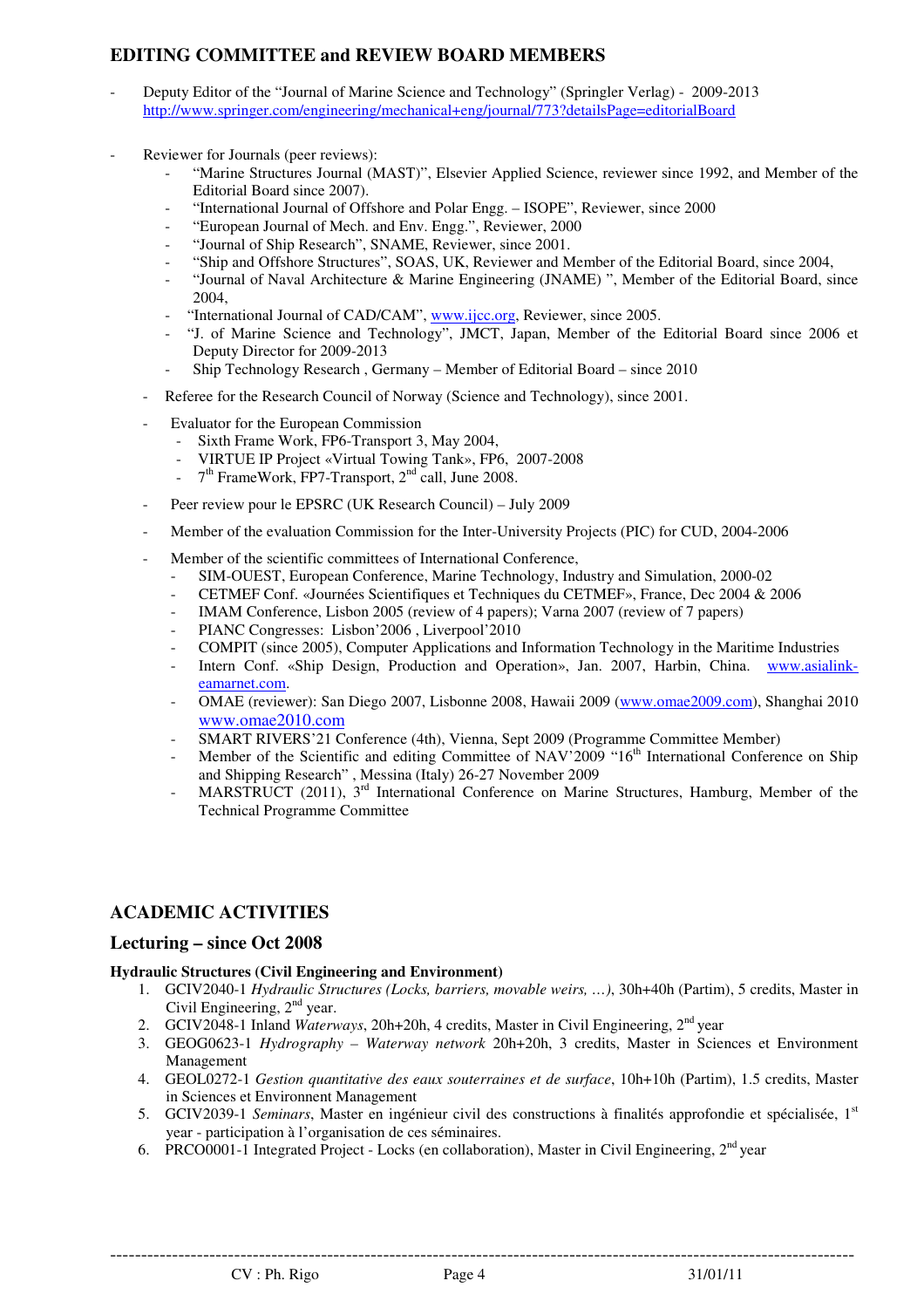#### **Ship Building and Naval Architecture**

- 7. CNAV0014-2 Ship *Structures,* 100h, 8 credits, Advanced Master in Naval Architecture
- 8. CNAV0018-2 *Ship Technology and Composites Materials,* 40h, 3 credits (in collaboration with L. Courard ), Advanced Master in Naval Architecture
- 9. CNAV0020-1 *Initiation to Naval Architecture* , 5 Credits (in collaboration with J Marchal and A. Hage),

Coordinator of the EMSHIP Erasmus Mundus Master Course (Call April 2009) – Master in Naval Architecture with the University of UGAL-Romania, Rostock-Germany, Genoa-Italy, ECN-Nantes-France et ZUT-Poland : Funded by EU for 5 education cycles (1.5 years –master in 90 credits - ECTS): 2010-2012 to 2016-2018.

#### **International Master between ULG and the Water Resources University (WRU) de HCMC, Vietnam. Master in «Sustainable Hydraulic Structures»**

MoU signed by ULG and WRU in March 2010

Ph Rigo is the Coordinator. It is a 60 credits master (1 year), started in 2010-2011

### **Other and previous Lecturing**

- Seminars in "Marine Structures" and "Ship Design", University of Michigan, Dept. of Naval Architecture and Marine Engg. (as Visiting Professor)
	- -NA410 : Marines Structures I: Bending of Stiffened Plates, (Fall 2000),
	- -NA510 : Marines Structures II: Analysis of Stiffened Plates using Fourier Series Expansions (Winter 2001) -NA470/570 : Ship Design: Ship Structure Optimization (Winter term 2001),
- Naval Architecture, University of Liege

*Construction, Technologie et Exploitation Navales* (CNAV002-0), since 1997-98. Since 2001-2002, Associate Professor (70h DSNAV & 40h C2NAV),

 *Analyse des problèmes structuraux spécifiques à la construction navale* (20h), Since 99-2000 : DES and DEC2 Lectures for the Degree in Naval Architecture *Coordinator of the Master organized with ENSIETA (France) in Naval Architecture, since 2003-04*

- Initiation to Civil Engineering Techniques  $(2<sup>nd</sup>$  year of Engineering.) (16h), Since 2002-2003 (with S. Cescotto): Project on the Delta Plan "Storm surge barrier"
- Ship Structures (3<sup>ème</sup> année d'ingénieur, BAC+5), ENSIETA, Brest (5 unités de cours) Visiting Professor, 2005-2006
- Structure Optimization (with application to Ship and Civil Engg.) (30h), European Master in Computational Mechanics of Continua, MCMC (ULg –National Polytechnic University de Hanoi), Vietnam, 1999-2004,
- Optimization of ship Structures, TUDelft (4h+8h) Visiting Professor, Course MT815 of Prof. Vink, «Strength of Structures, Advanced Subjects», 2002-03
- Optimisation of Structures, Univ. of Helsinki (HUT) (3+2 credits), Postgraduate Course, National Graduate School in Engineering Mechanics, Finland, (3 days), April. 2004.
- Hydraulic Structures, ULg, Civil Engineering (5th grade students Module B1) Lock gates (8h), 1992-93, 93-94.
- Training in Naval Architecture: AGCD CIUF
	- Design of mid-ship Section (20h), Oct. 95,
	- Ship Construction (20h+30h), Oct. 1996, 98
	- Ship Structure (30h+40h), Oct. 1997, 99
	- Training to the staff of the "Ecole de la Marine" of Sousse, Tunisia (90h), Feb. and March 98,
	- CUD, Seminar , River engineering ; Port and Coastal Engg., Quito, Nov 2004
	- CUD, Short course, Struct navale (30h), Vimaru., Haiphong, Vietnam Dec 2006
	- University of Fluminese (UFF), Niteroi, Invited Professor (2 weeks), July 2007
	- CUD, Short course, Struct navale (30h), University of Vimaru., Haiphong, Vietnam June 2009

- Institute for International Training in Transport (French & English sessions)

- Navigation mobile weirs (15h), 1985, 89, 94, 95 et 96.
- Locks (15h), 1988, 91, 92, 95 et 96.
- Harbor Engineering(24h), 1995 et 96.
- Inland Navigation (4h), APEC, 1995 et 96.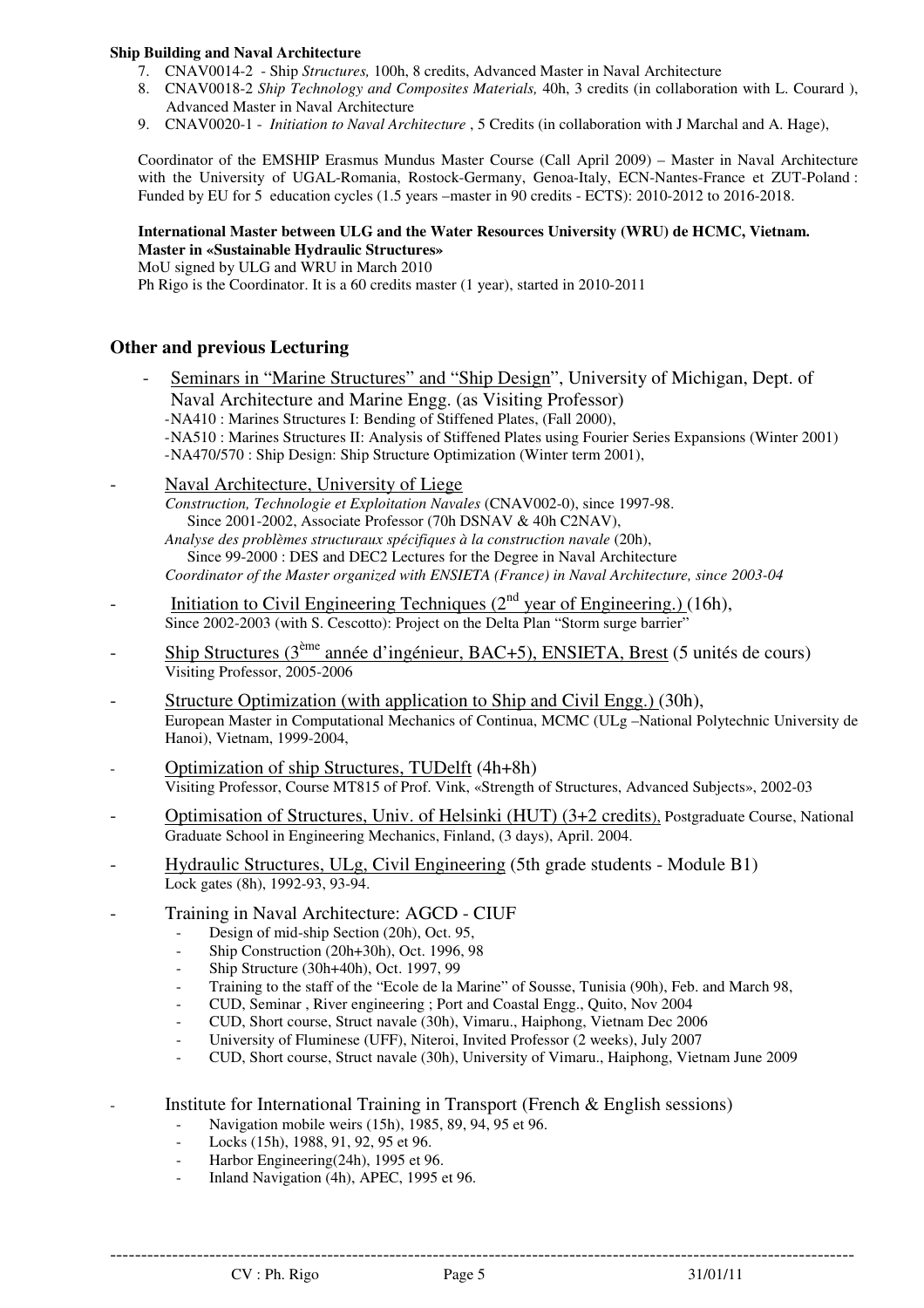- Invited lecturer at the V Congreso Nacional de Hidraulica, Quito, Equator, Nov. 1988 Navigation mobile weirs, ship loks, strength analysis of hydraulic and naval structures (12h).
- Centre de formation pour la navigation intérieure à Palembang en Indonésie (in English)
	- River & Coastal Engineering and Waterways, Janv-Fev 1992 et Sept. 93.
		- Hydraulics & Piping Flow, Dec 1995.

### **Tutoring Student Master Theses**.

- 1. "Calcul des assemblages formés de panneaux orthotropes raidis", 1984-85.
- 2. "Etude sur modèle d'une écluse de plaisance ", 1985-86.
- 3. "Calcul d'un pont canal ", 1985-86.
- 4. "Avant-projet d'une porte de garde à construire sur le canal Albert", 1985-86.
- 5. "Rénovation d'une porte busquée ", 1987-88.
- 6. "Aménagement de la Vesdre ", 1988-89.
- 7. "Etude d'une porte marée-tempête flottante", 1988-89.
- 8. "Méthode des bordages raidis. Application aux portes d'écluses cylindriques.", 1989-90
- 9. " Etude de faisabilité, construction de Barrages mobiles et d'écluses sur le Fleuve Zaire", 1990-91
- 10. "Aménagement de la White River. Etude d'une porte flottante", 1991-92.
- 11. "Etude hydraulique de la rénovation des barrages mobiles de la Haute-Sambre", 1991-92.
- 12 "Theoretical and Experimental Investigations on Moored Ships", Ph.D in Ocean Engineering, Indian Inst. of Technology, Madras, India, 1992
- 13 "Ecluses de Lanaye. Mise au gabarit de 9000 t.", 1992-93
- 14 "Comportement d'une barrière marée-tempête soumise à la houle", ULB,1992-93
- 15 "Etude d'une porte marée-tempête flottante (phase de ballastage)", 1993-94
- 16 "Etude expérimentale en bassin des carènes de la coque de Wigley", 1994-95
- 17 "Analyse comparative de barrages mobiles pour la Haute Meuse", 1994-95
- 18 "Optimisation des performances d'un amortisseur de houle", 1994-95
- 19 "Etude de la stabilité d'un émissaire sous-marin soumis à l'action de houles régulières et aléatoires", 1994-95.
- 20 "Avant projet d'un barrage mobile préfabriqué flottant en acier", 1997-98
- 21 "Avant projet d'une porte d'écluse flottante pour une écluse maritime de taille moyenne", 1997-98
- 22 "Etude d'une Unité F.S.O", DES in Naval Architecture, 1997-98
- 23 "Cost Model for Ship Structure Optimization", DEC in Naval Architecture, 1997-98.
- 24 "Optimisation d'une Structure Flottante", 1999-2000
- 25 "Méthodes d'Analyse de la Résistance Ultime de la Poutre Navire", DEC en Construction Navale, 1999-2000
- 26 "Tripping Analysis of Stiffened Panels", MSc Thesis, Univ. of Michigan and Univ of Trondheim, 2000-2001
- 27 "Avant-Projet d'un bateau de 90 m", Graduation Thesis, TFE-ULg, 2002-2003
- 28 "Analyse Comparative des Barrages Mobiles Modernes", TFE-ULg (ERASMUS, Spain), 2003-2004
- 29 "Modélisation des coûts d'achat et d'exploitation d'un navire", Graduation Thesis, TFE-ULg(EGSS), 2003-04
- 30 "Conception et dimensionnement des structures mobiles de contrôle des voies navigables", TFE-ULg, 2004-2005
- 31 "Conception, calcul et optimisation d'une porte d'écluse pour le port d'Anvers", TFE-ULg, 2004-2005
- 32 "A branch and bound framework applied to naval structure optimization problems", Master Thesis, Maud Bay, ROGP, ULG, Sept 2005.
- 33 "Optimization of surface utilization using heuristic approaches", Master Thesis, Yves Langer, ROGP, ULG, Sept 2005.
- 34 "Concept de barrage préfabriqué pour la rénovation de barrages mobiles", TFE-ULG, A Roth, 2006-07
- 35 "Effet du redressage dans la conception structurelle d'un navire", TFE-ULG, D. Hamoir, 2006-07
- 36 "Simulation et optimisation de la gestion d'une chaîne de production", TFE-ULG (Méca), S. Nouri, 2006-07
- 37 "Influence of cracks on the ultimate compressive strength of an unstiffened and stiffened plate", B. Vanhuysse , TFE-ULG, Epreuve compl. Const Navale (AWARD - URBIN 2008), 2007-2008
- 38 "Ship Structure optimisation Tanker", Daniel Moguel (UPCT), Epreuve Compl. Const Navale, 2007-2008
- 39 "Aménagement de la voie navigable Seine-Escaut Est", Thomas Gernay –TFE-ULg(Const)- June 2009
- 40 "Bulk Carrier- Ship structure Analysis", Thiry Arnaud, TFE-ULg (Const)- Sept 2009
- 41 "Container carrier Ship structure Analysis", Flawinne, TFE-ULg (Const)- Sept 2009
- 42 "Fatigue Analysis of LNG", Master Const Navale, Balaban Adrian, TFE ULG-HZS, June 2009
- 43 "Simulation de la production d'un bloc de construction de bateau", Master Const Navale, Aracil Fernandez, TFE ULg-HZS, June 2009
- 44 "Analyse structurelle et vérification à la fatigue d'un méthanier", Master Const Navale, De Bosschere T., TFE ULg-HZS, June 2009
- 45 "Scantling Opt. ROPAX Ship", Master Const Navale, Mr. Nguyen Tri Dung, TFE ULg-HZS, Sept. 2009
- 46 "Simplified Module for Fatigue Assessment...", Master Const Navale, Mr. Tran Nguyen Nguyen Khoi,, TFE ULg-HZS, Sept. 2009
- 47 "Analyse des portes d'écluse sous sollicitation sismique", Mr Buldgen L. TFE ULg (Master Const)- June 2010
- 48 "Analyse par éléments finis aux états limites ultimes d'une éolienne offshore de 5 MW", Master Mécanique, Mr. Aner Oyarzun Echeverria (Erasmus), TFE ULG, June 2010
- 49 "Optimization the central part of ferry using LBR-5 program", Master Const Navale, Melle Rubanenco I., TFE ULg-UGAL, June 2010
- 50 "Welding Distorsion", Master Const Navale, Chetouani A. , TFE ULg-HZS, June 2010
- 51 "Feasibility Study and Basic Design of Floating Gate Solution for Flood Prevent in Ho Chi Minh City, Vietnam", Master Const Navale, Mr Trinh Cong Dan, TFE ULg-HZS, June 2010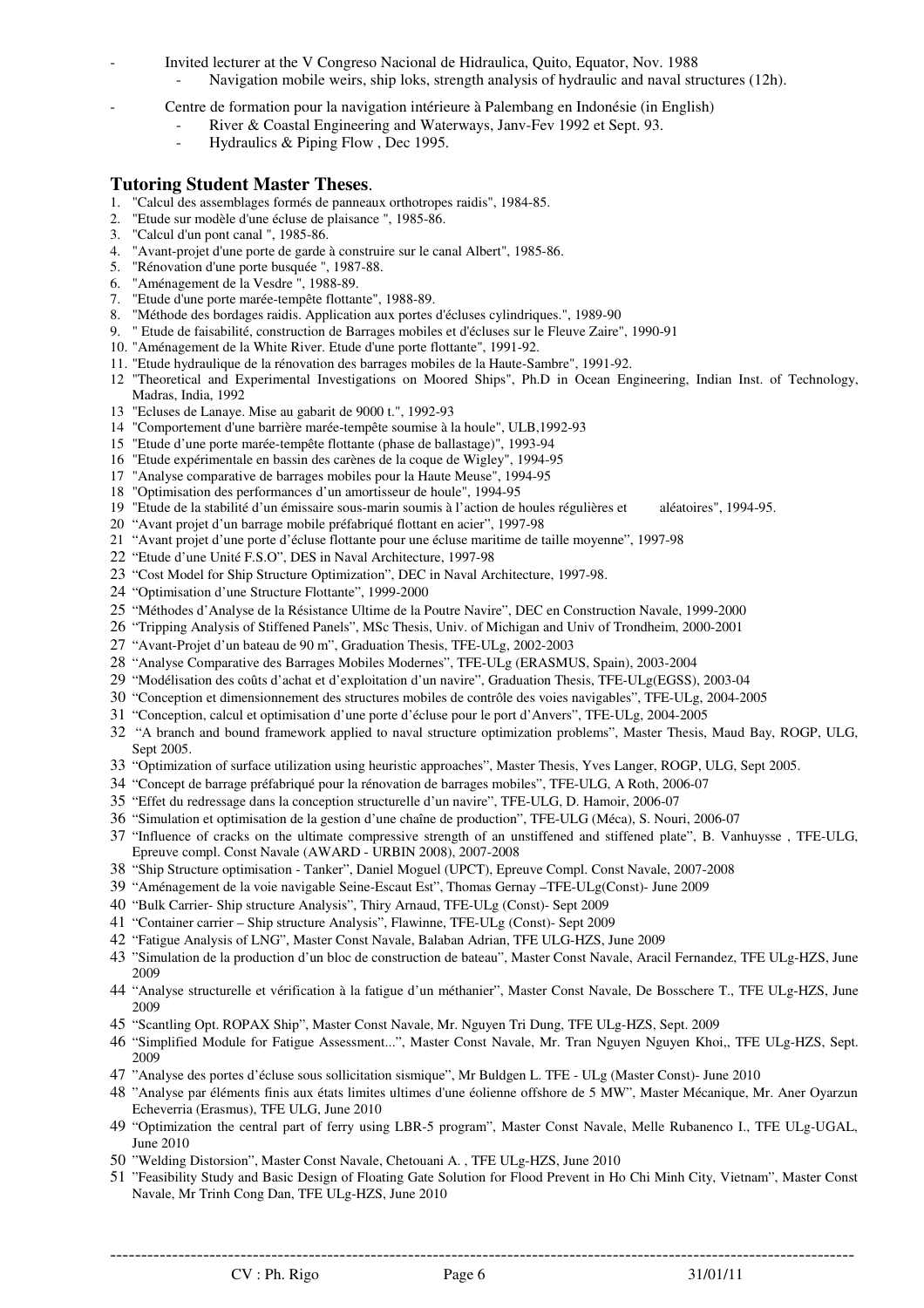#### **Promotor of Master thesis for the Advanced Master in Naval Architecture (since 2010-2011)**

- "Prise en compte de l'effort tranchant dans les modèles LBR5 de bateaux passagers", Mr. O. Yerna, TFE ULg-HZS, septembre 2010
- "Development of a generalized Life cycle cost/earning model for tanker ships structure based on the effective cost assessment of the corrosion, maintenance and scantling design variables", Master Const Navale, Mr. ALOUI Riadh, TFE ULg-HZS, Sept 2010
- "Optimisation of Double bottom of ship structures", Master Const Navale, Mr. Shifman A., TFE ULg-HZS, Sept 2010
- "Ultimate Strength of stiffened panels", Master Const Navale, Tien Dung Nguyen, TFE ULg-HZS, June 2011
- "Non linear FEA of stiffened panels (Ultimate Strength)", Master Const Navale, Mr Abbas Bayatfar, TFE ULg-HZS, septembre 2010

### **Promotor and Jury of PhD Thesis**

- 1. "Theoretical and Experimental Investigations on Moored Ships", Ph.D in Ocean Engineering (Doctorat), Indian Inst. of Technology, Madras, India, 1992 (membre du comité de thèse)
- 2. "Unified Solutions for Stiffened Cylindrical Shells and Sector Plates", Thèse de doctorat (**promoteur**), FSA, ULg, 1998-99.
- 3. Thèse de doctorat de T. Mouzelard, FSA, ULg, 2002 (membre du comité de thèse)
- 4. "Contributions à la modélisation du comportement non-linéaire statique et dynamique d'un système unitaire barrage voûte - terrain de fondation", Thèse de doctorat, UTCB, Bucarest, Roumanie, Juin 2005. (membre du comité de thèse)
- 5. "New Software Development for Ship Design", **Président** du comité de thèse de Mr Khai, Thèse de Doctorat, ULG, 2007-2008
- 6. Thèse de doctorat de Jianxia SHEN «Durability Design on Concrete Hydraulic Structures», FSA, ULg, avril 2008 (membre du comité de thèse)
- 7. "Developments of Tools Focused on Production Simulation to Improve Productivity in Shipyards' Workshops**»**", **Promoteur** de thèse de Mr F.Bair, Thèse de Doctorat, ULG, Janv 2009
- 8. "Decreasing the running cost of ships by implementing the maintenance and repair strategy for hull structural", Membre du comité de these (PhD) de Mr BASMAN Ismail, NAME, Univ. of Glasgow, UK, Nov. 2009
- 9. "Cost Effectiveness and Complexity Assessment in Ship Design within a Concurrent Engineering and "Design for X" Framework", **Promoteur** de thèse de Mr J-D Caprace, PhD, ULg, Jan 2010
- 10. "Estimation de la fiabilité du système d'ancrage des FSO/FPSOs au Vietnam, avec prise en compte de l'accumulation du dommage de fatigue », **Promoteur** de thèse de Mad. PHAM Hien Hau, PhD, ULg, April 2010

#### **PhD Thesis in preparation (as promotor (\*))**

Amrane A. (\*), Bay M., Hetharia W. , Thiry A. (\*), Nguyen Tien Dung (\*), Matagne J., Bayarfar A.(\*),

#### **Coaching of Internship Student (trainee)**

- Mr. V Blanc, Cachun, April to Juillet 2003 (stage at ULG, ANAST)
- Mr. J-D Caparace, Stage in Industry, Alstom, St. Nazaire, May to Sept 2003
- Students (2) from ENSIETA, Stage of 1 month at 'ULG –ANAST, Sept 2003
- Mr. Mbaye El Hadji Médoune, Univ de Valenciennes,–Production Simulation , EM-Plant, 4 mois, 2003-04
- Mr Pierre Daelman, ENSIETA, France, 6 weeks at ULG-ANAST, July-Sept 2007
- Mr Yann Taton, ENSAN, Nantes, Stage in ship optimisation, July-Sept 2010

### **Practical Exercises**.

- Practical exercises to the 4th and 5th grade students, Civil Engg., "Design of Maritime Locks", 1984 to 1990
- Practical exercises (DES),"Design and Strength Analysis of Naval Structure", 1985-86 and "Coastal & River Engineering", 1991-92, 92–93.
- Practical exercises to the 4th grade students, Civil Engineering, "Arch Dams", 1983–84, 84-85, 85-86.
- Practical exercises to the 5th grade, Civil Engg., "Preliminary Design of High Rise Nav. Lock", 1987-88, 88-89.
- Practical exercises to the 5th grade students, Civil Engineering, "Project on the Sambre River", 1989-90.
- Practical exercises to the 5th grade, Civil Engg., "Preliminary Design of an Inland Waterway Lock", 1991 to 1994
- "Coastal Engineering-Exercises", Module B2, 5th grade students (40 h), Civil Engineering, 1996-97, 97-98,
- Integrated Project–  $2<sup>nd</sup>$  Master in Civil Engg Design of a locks (20h) 2008-09, 2009-10, 2010-11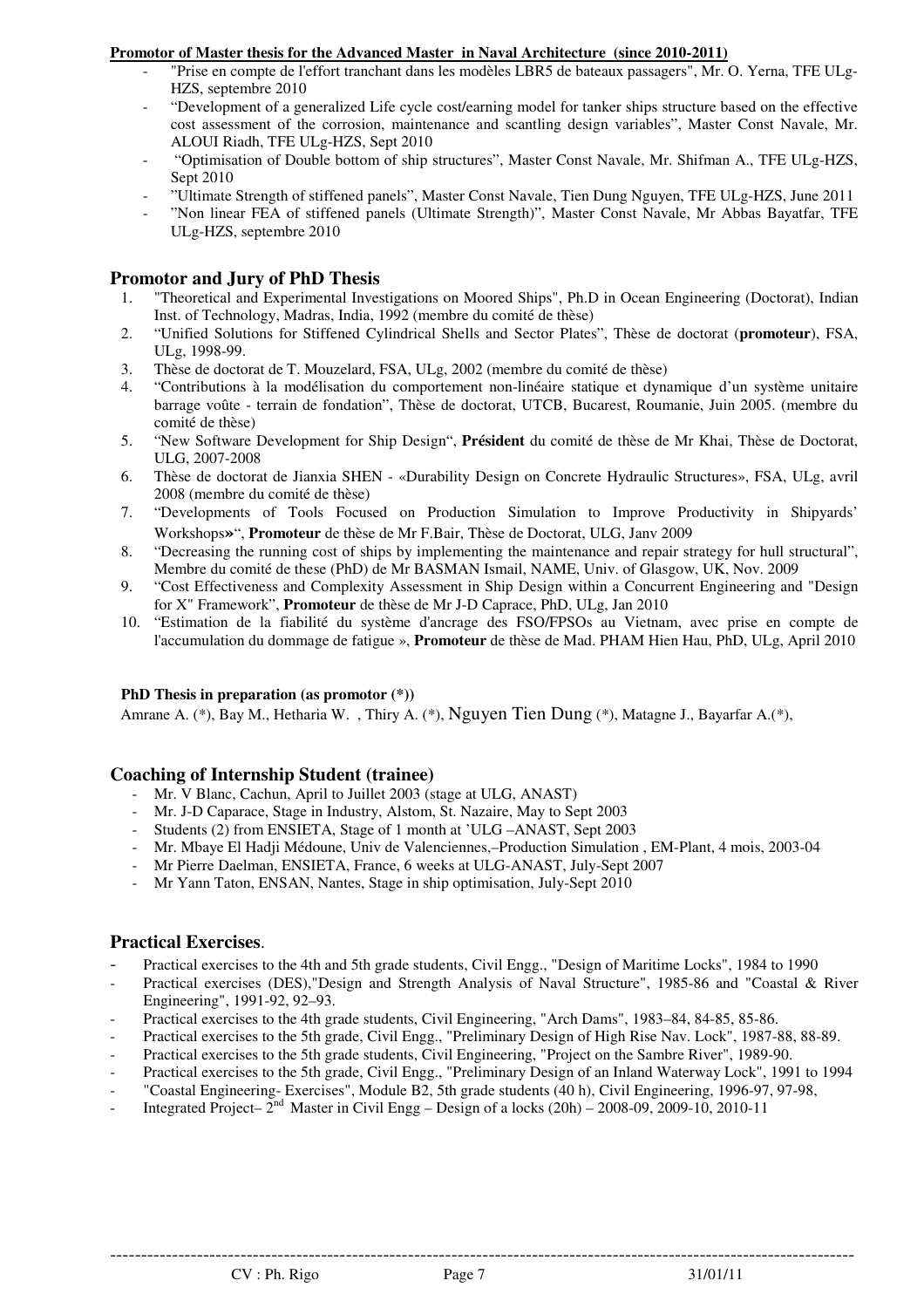## **Lectures at Conference, Seminar, Congress and Symposium.**

- MONOTECH, Mouscron, Belgium, 1986.
- Hydraulic Congress (Invited Lecturer), Quito, Ecuador, Nov. 1988
- SOFTECH, Software Exhibition, Liège, Belgium, Dec. 1988 and Nov. 1989.
- ATMA, 89th session, Paris, 17-21 April 1989.
- Second Conference on Mathematics for Engineers, Mons, Belgium, 17-19 May 1989.
- P.I.A.N.C., General Assembly, P.I.C., Munich, 20-26 May 1989.
- IASS, 10 years of progress in shell and spatial structures, Madrid, 10-15 Sept.1989
- Belgian P.I.A.N.C. section, Antwerp (Invited Lecturer), Belgium, Feb. 1990.
- Hydraulic Seminar of the DPRI (Invited Lecturer), Kyoto University, Japan, June 1990.
- Annual Meeting of the DPRI, Kyoto University, Japan, Feb.1991.
- IABSE -AIPC Symposium (Chairman of Session), Nyborg, Denmark, May 1991.
- IASS-CSCE, International Congress, Toronto, Canada, July 92
- International Symposium, YSRI-AIRH, Wuhan, China, Nov. 92
- Inst. of Constructions of Bucharest (Invited Lecturer), Hydr. Seminar, Romania, June 93.
- 28th P.I.A.C.N Congress, Seville, Spain, May 1994.
- Osaka Univ. (Invited Lecturer), Dpt. of Naval Arch. and Offshore Eng., Osaka, Nov. 94.
- Symp. on Practical Design of Ships and Mobile Units, Prads'95, Seoul, Korea, Sept.95
- Dalian University (Invited Lecturer), Coastal and Offshore Eng., Dalian, China, Sept. 95.
- Conference on Cable Dynamics, AIM, Liege, Belgique, Oct. 1995.
- Organizer of the Symposium of the ISSC Technical Committee II.1, Liège, March 96.
- University of Lausanne, EPFL, (Invited lecturer), Switzerland, July 1996.
- International Conference on Barrages, Cardiff, UK, Sept. 1996
- ISSC Mini-Symposium of Committee II.1, Yokohama, Japan, Dec. 1996
- 7th Hydraulic Congress, Quito, Equator, Nov. 1997.
- Conference on Structural Engineering, AIPC-IABSE, Brussels, March 1998.
- Chairman, Symp. on Naval Structures, ISSC Technical Committee VI.2, Liege, April 98.
- 29th P.I.A.C.N Congress, The Hague, The Netherlands, Sept. 1998.
- Conferences on LBR-5 in three universities in Osaka and Hiroshima, Japan, Feb. 99
- Chaire Aluminium (ULg), Belgian Aluminium Association, Liege, March 99
- Technical Univ. of Civil Engg. of Bucharest (UTCB), (Erasmus), Romania, May 99.
- University of Michigan (Invited Lecturer), Dpt. of Naval Architecture and Marine Engg., USA, June 99.
- Technical Univ. of Civil Engg. of Bucharest (UTCB), (Erasmus), Romania, Jan. 2000.
- French Research Centre in Naval Architecture (IRCN), Nantes, France, Feb. & June 2000.
- University of Michigan, Visiting Scholars's Seminar, Graduate and International Programs, USA, 7 Feb. 2001.
- University of California, Berkeley, Ocean Engineering Seminar, Optimization of Stiffened Structures, San Francisco, USA, 16 Feb. 2001,
- Ship Production Symposium, SNAME, Ypsilanti, USA, 14 June 2001,
- ALSTOM Chantier de l'Atlantique (Shipyard), St. Nazaire, France, Sept. 2001,
- PRADS'2001, Shanghai, Chine, September 2001,
- ENSIETA (Invited Speaker), Brest, France, October 2001,
- IPSI, Forum in Structure analysis: Optimization (invited speaker), Paris, March 2002,
- CIEM, Hydraulic Structures, (Master in Transport), MET, Namur, May 2002.
- 30th P.I.A.C.N Congress, Sydney, Australia, Sept. 2002.
- MARTEC (Maritime Technology Section) of the Royal Dutch Society of Engineers, Delft, 10 Oct. 2002 (invited speaker).
- SIMOUEST'2002, Conference Chairman and invited speaker, Nantes, France, Nov. 2002
- Flensbuger (FSG, shipyard), Flensburg, Germany, May 2003
- IMDC'2003, Conference Chairman and speaker, Athens, Greece, May 2003
- TUDelft , Seminaries on « Optimization of ship structures», Invited Professor, 13 & 20 Feb. 2003, Delft (NL).
- Helsinki, Masa-Yards Shipyard and University of Helsinki (HUT), Finland, 1 and 2 Oct. 2003.
- Invited speaker, NA&ME Seminar, University of Michigan, USA, 2-5 Nov 2003.
- Univ. of Helsinki (HUT), Invited Professor, Helsinki, Finland, 31 March-4 April 2004
- LIEGE, Chairman of the Workshop «Navigation Mobile Weirs», 35 persons (France, Germany, Belgium), Industries, Ministries et Universities, 30 April 2004,
- PARIS, Invited Speaker, Presentation of the PIANC WG26's activities: «Mobile Weir», 16 June 2004
- PRADS'2004, Lubeck, Germany, September 2004
- CSSRC (China Ship Scientific Research Center), Wuxi (Shanghai), Invited Professor, 11-18 Dec. 2004
- US Army Corps of Engineers, Engineer Research Development Centre, Coastal and Hydraulic Laboratory, Vicksburg, MS, USA, 6 May 2005 (invited speaker).
- ISOPE-2005, Co-Chairman of Session 28, Seoul, Korea, June 2005.
- AILG, (Eng. Assoc of ULg), Liege, February 2006
- GALATE, Univ. of Galate, Romania, Invited speaker, April 2006
- AIPCN'2006, Presentation of 3 papers, chairman of a session & invited speaker of INCOM session, Estoril, Portugal, 12-19 May 2006
- HUT (University of Helsinki), Invited speaker, Finland, June 2006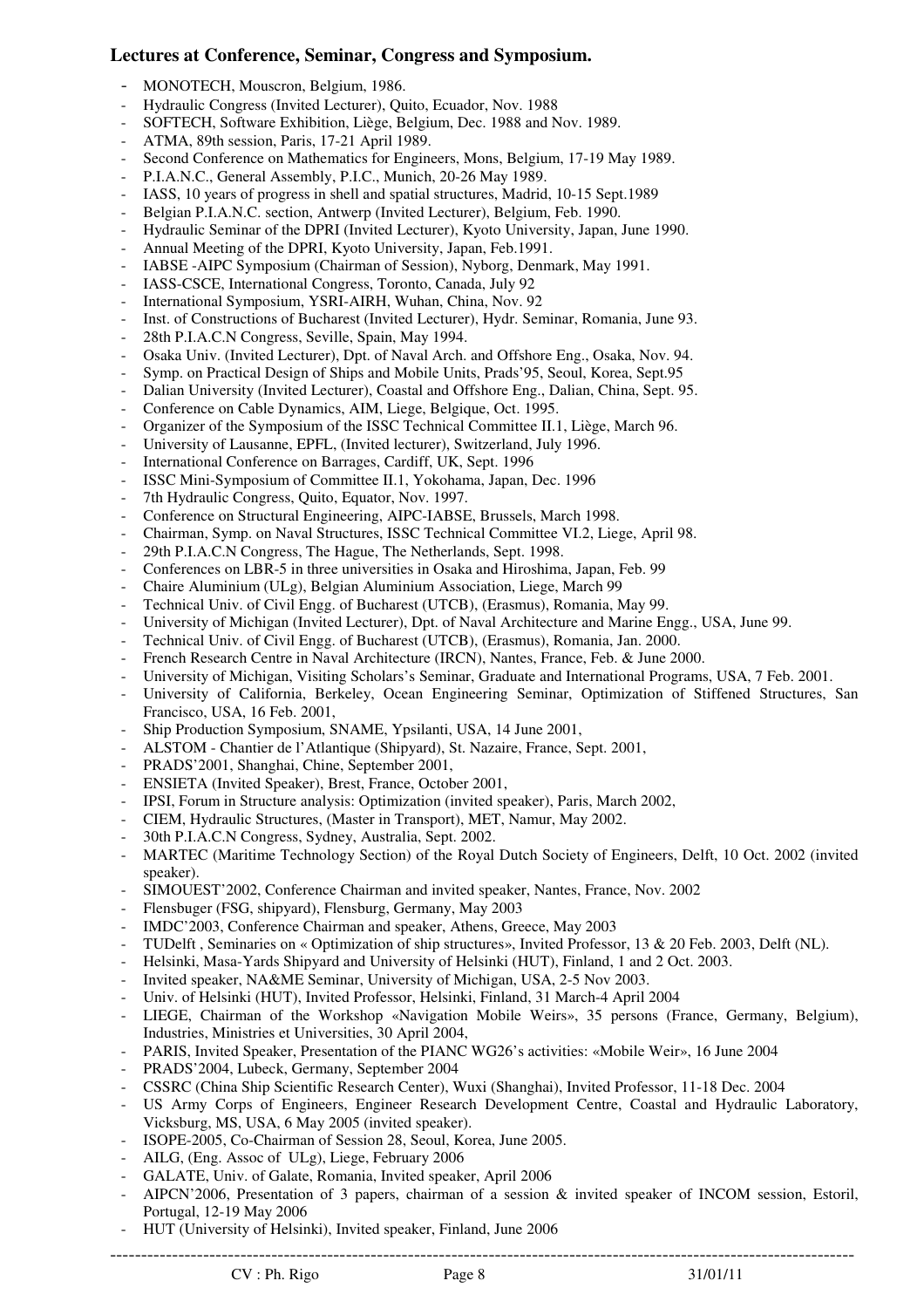- ISSC'2006, Southampton, UK, Presentation of the III.1 report (Ult Strength), August 2006
- WEGEMT, Annual Meeting in Liege (coordinator : Ph Rigo), in collaboration with CAREMAR Meeting, ASIAN LINK and FP6-STREP-IMPROVE Kick-off meeting, 2-5 October 2006
- Hanoi, Maritime University (VIMARU), Invited Prof. (CUD), Vietnam (2 weeks), Nov 2006
- Cartagena, Espagne, Invited Professor (3 days), June 2006, May 2007
- Rio de Janairo, University of Fluminese(UFF), Invited Professor (2 weeks of lecture), July 2007
- Paris, Seminaire sur les barrages mobiles (key note speaker), VNF-CETMEF, 11 MArch 2008
- London, Invited by the British PIANC section (Invited speaker), 31 March 2008
- Beijing, International Navigation Seminar, PIANC AGA 2008 (Key note speaker), 26-29 May 2008
- RIVER Working Group- DG Environment Representing PIANC & "Working With Nature" Invited Speaker on 19<sup>th</sup> Feb 2009 Brussels
- PIANC-AGA'2009, Technical Seminar "Innovations on Navigation Lock Design", Finnish Maritime Administration (invited speaker), Helsinki, Finland, 27<sup>th</sup> May 2009
- VIMARU (Vietnamese Maritime University), (1 sem de cours)), Haiphong, Vietnam, juin 2009
- ISSC'2009, Korea, Seoul, Presentation of the IV.2 report (Design Methods), 15-23 August 2009
- Dubrovnick, Croatia, IMPROVE Workshop (co-organisator et Key Note speaker  $14-17<sup>th</sup>$  Sept 2009,
- 40th Intern. Symposium on Hydraulic Engineering Aachen (IWASA), RWTH (Invited speaker), Aachen, Germany, 7-8th January 2010
- PIANC MMX 32<sup>nd</sup> Congress, Présentation de 2 articles et chairman d'une session, Liverpool, UK, 9-14 mai 2010
- DELFT Univ., The Port Infrastructure Seminar, TUD, Delft, NL., June 2010
- -

#### **Coordinator of International Seminar and Conference**

- Workshop "Ship Structure" by Committee II.1 ISSC, Liège, March 96
- Workshop "Ship Structure" by Committee VI.2 ISSC, Liège, 21-23 April 98
- Chairman and coordinator of the Workshop on «Barrages Mobiles de Navigation», 35 persons (France, Germany, Belgium), Industries, Ministries & Universities, Liège 30 April 2004 ;
- WEGEMT, Annual Meeting in Liege (coordinator), in collaboration with CAREMAR Meeting, ASIAN LINK and FP6-STREP-IMPROVE Kick-off meeting, 2-5 October 2006.
- Organisateur (and editor) of the internationale conférence COMPIT'2008 at Liège , April 2008 http://www.anast.ulg.ac.be/COMPIT08/
- Organisation of the IMPROVE Workshop (Design of Improved and Competitive Products Using an Integrated Decision Support System for Ship Production and Operation – FP6 EU project), Dubrovnik, Croatia, 17-19 September 2009

#### **Organisation of National conferences**

Organisation at ULg of conferences for the CERES – Large public conference :

- o « The Queen Mary II », by Mr. Saint M'leux René (Chantier de l'Atlantique), 2005
- o The Panama Lock, by Mr. J. De Regge (Technum-Tractebel), 11 mai 2009
- o Etudes de la nouvelle écluse de 225 m x 25 m sur la Meuse à Ivoz-Ramet, par MM Barlet (SPW) et Monford (BEG),  $1<sup>er</sup>$  mars 2010
- o Le défi du 'Prestige' extraction de 14.000 tonnes d'hydrocarbures de l'épave du 'Prestige' par une profondeur de 4000 mètres. 31 mai 2010

#### Professors I invited at ULG:

- Professor Bin Teng, Dalian University, China Scholarship of NFSR (1 year, 1998-99)
- Professor Sarghiuta R., UTCB, Bucharest, (1 year, 2001) Scholarship of NFSR)
- Professor Bogdan Luca, UTCB, Bucharest, (1 year, 2003) Project FRFC
- Professor Gouga, Civil Engg. Dpt., Univ of F. Abbas, Setif, Algeria (1 month in 2005, 2006 and 2007)
- Professor Ionel Chirica, Galate University, Romanie, 1 mois, Juin 2006
- Professeur Popa, Univ. de Galate, Roumanie, Projet CGRI, 1 mois, Sept 2007
- Dr Adrian Constantinescu (Post doct ULg), ENSIETA, 2 yeras, 2007-2009
- Professeur Sarghiuta R., Vice-Doyen, UTCB, Bucarest (3 months, 2008-2010) Projet CGRI
- Mr. Catalin Popescu, UTCB, Bucarest Projets SEE & Arzal (3 mois, 2009)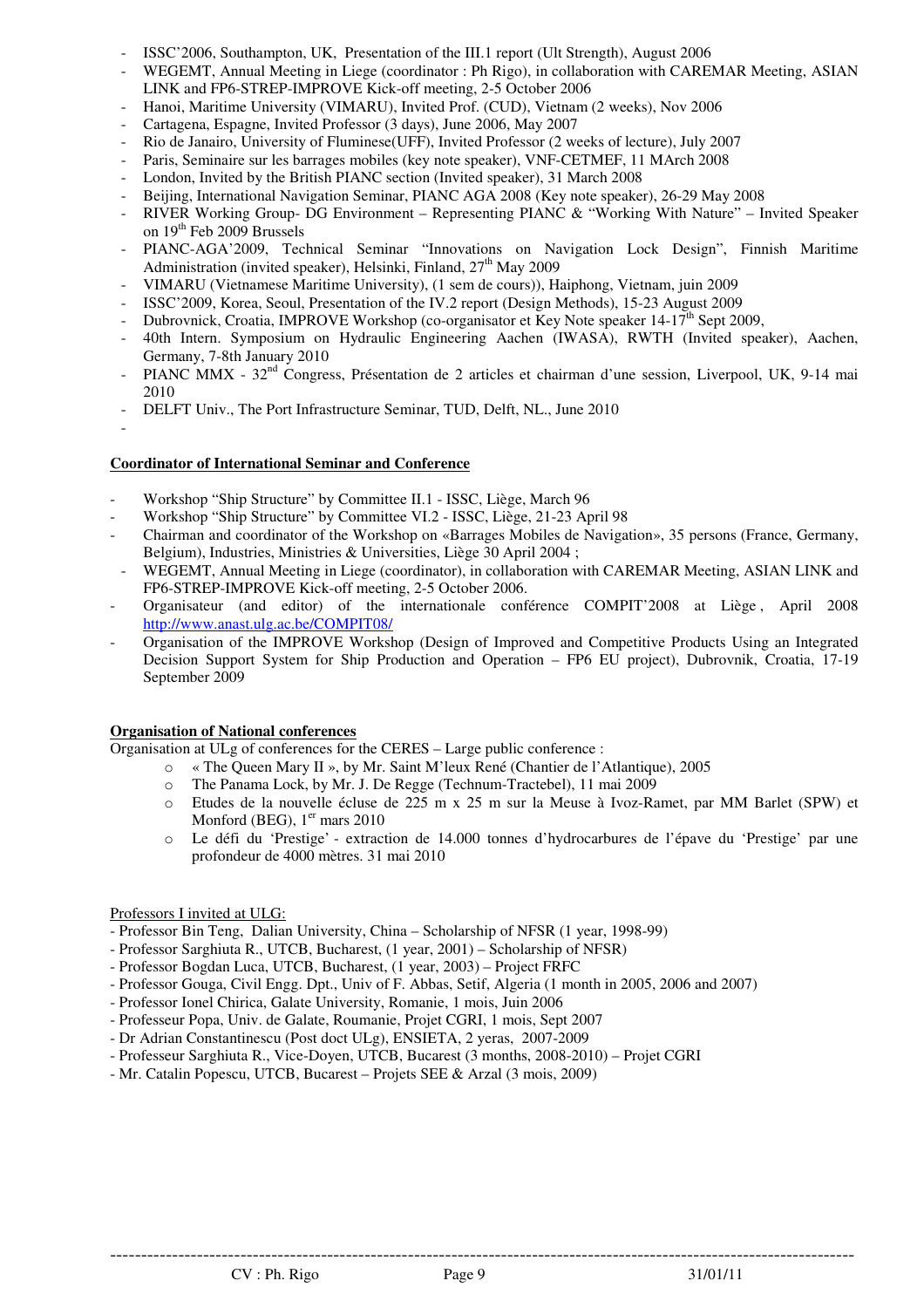# **4. DISTINCTIONS & AWARDS**

- J. DEPREZ Foundation for research on the strength analysis of radial gate, 88 and 89.
- Honorary Member of the Hydraulic Association of Ecuador, Quito, 25 Nov. 1988.
- International P.I.A.N.C Gustave WILLEMS Award (Permanent International Association of Navigation Congress), Munich, 1989.
- Fernand de WAELE Award of NFSR (National Fund of Scientific Research in Belgium), 1989-90.
- Post doctoral Fellowship of the Japan Society for the Promotion of Science (J.S.P.S.), (first fellowship awarded by JSPS to a Belgian researcher less then 35 years old), 1990.
	- Charles LEMAIRE Award, BELGIUM ROYAL ACADEMY (Class of Sciences, biannual 1990-92) for research completed in Civil Engineering, Dec. 1992.
	- Prix MAGNEL du Bureau SECO 1996-98, for the development of the LBR-5 Optimization Model for hydraulic and naval structures, Brussels, June 1999.
	- Prix Président André LEROUX of the «Association des Amis de l'ULg», Liège, Nov. 2000
	- Adolphe WETREMS Award, BELGIUM ROYAL ACADEMY (Class of Sciences, 2001-02), Brussels, 2002.
	- Hann Award winner, SNAME American Society of Naval Architecture and Marine Engineering, Boston, USA, Sept. 2002
	- COMPIT'2007 Germanisher Lloyd Award for the paper "A data Moning Analysis Applied to a Straightening Process Database" (in collaboration with Caprace, Losseau, Bair and Archambeau), Cortona, Italy, May 2007.

Awards received by students for their works/papers under my supervision

- PRIX URBIN 2008. Mr B. Vanhuysse got this award for his master these TFE-ULg "Influence of cracks on the ultimate compressive strength of an unstiffened and stiffened plate" under my supervision
- VISION AWARD (www.maritime-visions.net ), three of my ULG students got the silver VISION 2007-2008 Award (3000€) for their project «*Thermal Offshore Station*», under the supervision of Ph Rigo; January 2009.
- **Vision Award** (www.maritime-visions.net), a student team of ULg and ENSAN (Fr) got the first AWARD (5000€) for the VISION 2008-2009 project «FERRYBIRD», under the supervision of Ph Rigo; May 2010
- De Paepe Willems PIANC AWARD, Mr T. Gernay (aspirant FNRS, ULg) got the award for his master thesis, done under my supervision Liverpool, May 2010

# **5. POST STUDY SCHOLARSHIP**

- Post-doctoral scholarship awarded by the J.S.P.S. (Japan Society for the Promotion of Science), March 90- March 1991. Experimental researches on dynamic behavior of floating structures, University of Kyoto, Ujigawa Hydraulics Laboratory, Disaster Prevention Research Institute.
- Visiting Professor at the University of Michigan, Dept. of Naval Architecture and Marine Engineering (NA&ME), Ann Arbor, Michigan, USA (August 2000 to July 2001).

# **6.** SPIN-OFF (DN&T in 2006 and two others are in project)

 Promotor of the DN&T SPIN-OFF (Design Naval & Transport), from a Research Project funded by Walloon Region (DGTRE), 2002-2006, to industrialized the LBR5 software (tools to optimise ship structure) This company has as shareholders Spin Venture (ULG), Meuse-Invest (RW), IDP Shipyard and 4 researchers. I am the President of the Scientific Committee and member of the Director Board.

 A second «Spin off» should be initiated by the OPTIVIEW - RW-DGTRE SPIN-OFF Project (2009-2013), in the field of ship production simulation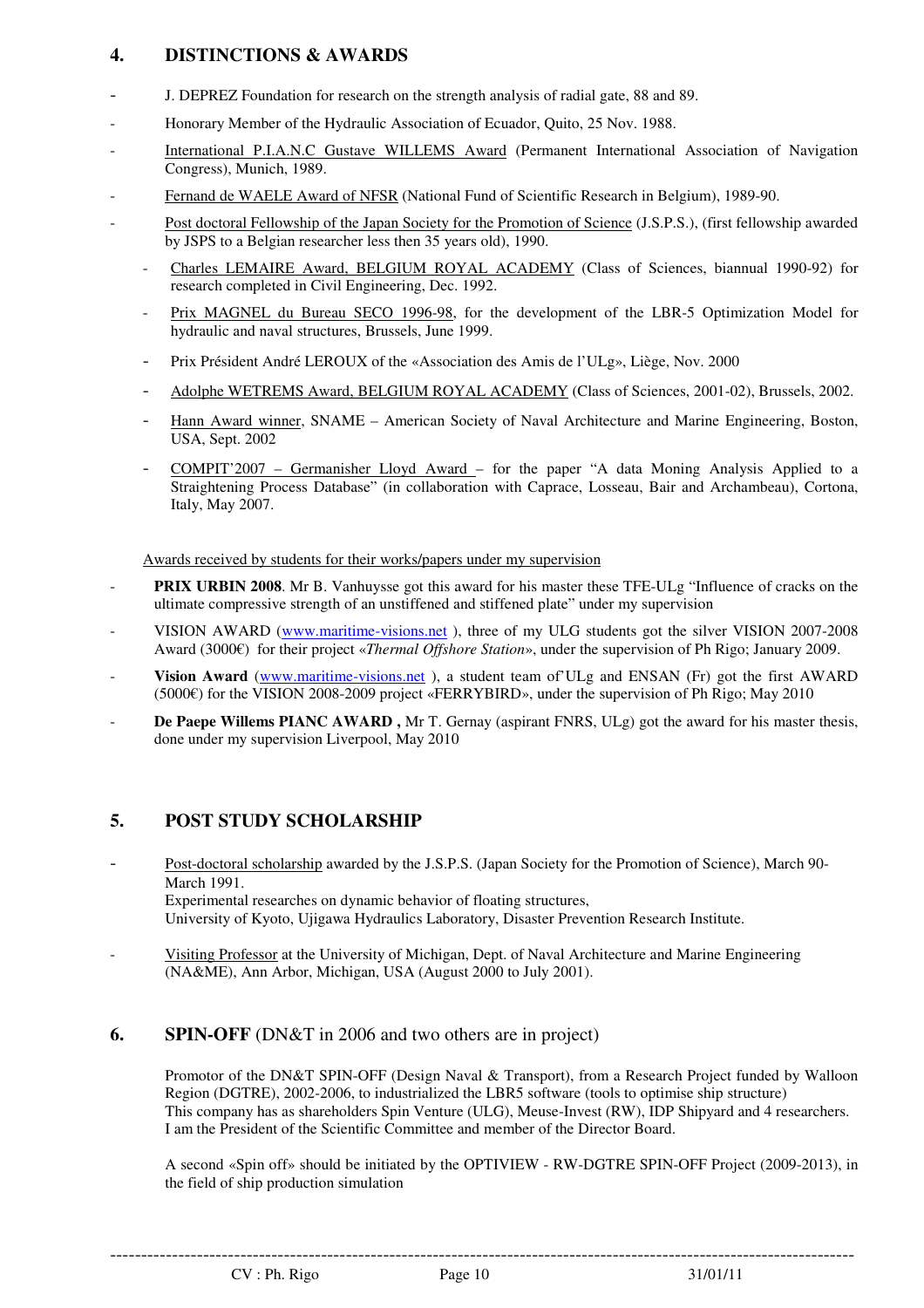# **7. STUDY TRIP, CONGRESS AND MISSIONS IN FOREIGN COUNTRIES**

This list does not include the conference and seminars given abroad (see list of conferences here after)

- 27th P.I.A.N.C. Congress, OSAKA, Japan, (1 week), May 1990.
- Post-doctoral Fellowship, University of Kyoto, Ujigawa Hydraulics Laboratory, Disaster Prevention Research Institute (1 year from April 90 to March 91).
- Technical visit of the Mitsubishi Shipyard (Kobe Shipyard and Takasago Research Institute), Kobe, (3 days), August 1990.
- 45th Annual Conference of the Japan Society of Civil Engineers, Niigata, Japan, (3 days), Oct. 1990.
- Technical visit to the Steel structure and naval Architecture Departments of IHI (Ishikawajima-Harima Heavy Industries), Tokyo, (4 days), October 1990.
- Chairman of the "Storm Surge Barriers" session, IABSE AIPC Conference, Nyborg, Denmark, (4 days), May 1991.
- Mandated by GACD (Belgian Governmental Agency for Cooperation and Development) to supervise the "River Engineering" and the "Waterways" lecturers at the Inland Navigation Center of Palembang, Indonesia (1 month), Jan. 92.
- Technical visit to Kobe Mitsubitshi Shipyard and Hitachi Zosen (Shipbuilder), (1 week), Japan, Feb. 1992.
- PRADS'92 Conference in Newcastle and present at the first meeting of the ISSC Technical Committee V.1, Newcastle, UK, (1 week), May 1992.
- IASS-CSCE Intern. Congress (Innovative Structures of Large Span), Toronto, (1 week), July 92.
- International Symposium on Hydraulic Research in Nature and Laboratory, Yangtze River Scientific Research Institute, Wuhan, China, (1 week), Nov. 92.
- Offshore Technology Conference and present at the 2nd meeting of the ISSC Technical Committee V.1, Houston, USA, (1 week), May 1993.
- Inst. of Construction of Bucharest (Civil Engineering), Romania, (1 week), June 1993.
- Mandated by GACD to supervise the "Coastal Engineering" lectures at the Inland Navigation center of Palembang, Indonesia (2 weeks), Sept. 93.
- Technical visit of the towing tank of the Naval Architecture Department of Osaka University and Akashi Towing Tank, Japan, (1 week), Oct. 1993.
- 29th Congrès International P.I.A.C.N. Congress, Seville, Spain, (1 week), May 1994.
- El Pardo Model Basin (model tests), Madrid, Spain, (3 days), June. 1994.
- 12th International Ship and Offshore Structures Congress, St. John's, Newfoundland, Canada, (1 week), Sept. 1994.
- National Academiy of Science, ISSC Technical Committee II.1, Washington, USA, (1 week), March 1995.
- PIC Meeting of P.I.A.C.N., New-Orleans, USA,  $(1 \text{ week})$ , May 1995.
- University of Osaka, Naval Architecture and Ocean Engineering Department, Osaka, Japan, (3 weeks) Nov. 1994, April 1995 and Oct. 1995.
- PRADS'95, Seoul, Korea, (1 week), Sept. 1995.
- Nagazaki Mitsubitshi Shipyard and Hitachi Zosen Shipyard (Shipbuilder), (1 week), Japan, Sept. 1995.
- Dalian University (Prof. Li Yu-Cheng), Civil Eng., (1 week), China, Oct. 1995.
- Mandated by GACD to supervise the Hydraulic Laboratory at the Inland Navigation center of Palembang, Indonesia (2 weeks), Dec. 95.
- University of Lausanne (EPFL), Switzerland (3 days), July 1996
- University of Newcastle (Dpt. of Marine Engineering), HR Wallingford (Hydr. Laboratory) and Imperial College of London (Dpt. of Civil Engg.), UK (2 weeks), Sept.1996
- Hiroshima National University (technical visit), Yokohama National University, (ISSC Technical Committee II.1), Osaka National University (Exchange agreement between Liege and Osaka universities), Japan, (10 days), Dec 1996.
- 13th International Ship and Offshore Structures Congress (ISSC'97), Trondheim, Norway, (1 week), Aug. 1997.
- University Central of Quito, 7th Hydraulic Congress, Navigation project on the Napo River, Quito, Equator, (2 weeks), Nov. 1997.
- Training to the staff of the "Ecole de la Marine Marchande" of Sousse, Tunisia (2 weeks), Feb. 98,
- 29th PIANC International Navigation Congress, The Hague, The Netherlands, (1 week), Sept. 1998.
- DERA (Defense Evaluation Research Agency), ISSC Interim Meeting of Committee VI.2, Dunfermline (Scotland), (4 days) , Oct. 1998.
- IRCN (French Research Institute in Naval Architecture), Nantes (10 days), Feb. 99.
- Hiroshima National University (lecture), Osaka National University (CGRI project) et Osaka City University (lecture), Japon, (10 days), feb. 98
- Technical University of Civil Engg. of Bucharest, UTCB, (Exchange Erasmus), Romania (6 days), May 99.
- National Technical University of Hanoi, DES –European Master MCMC, Vietnam (12 days), May 99.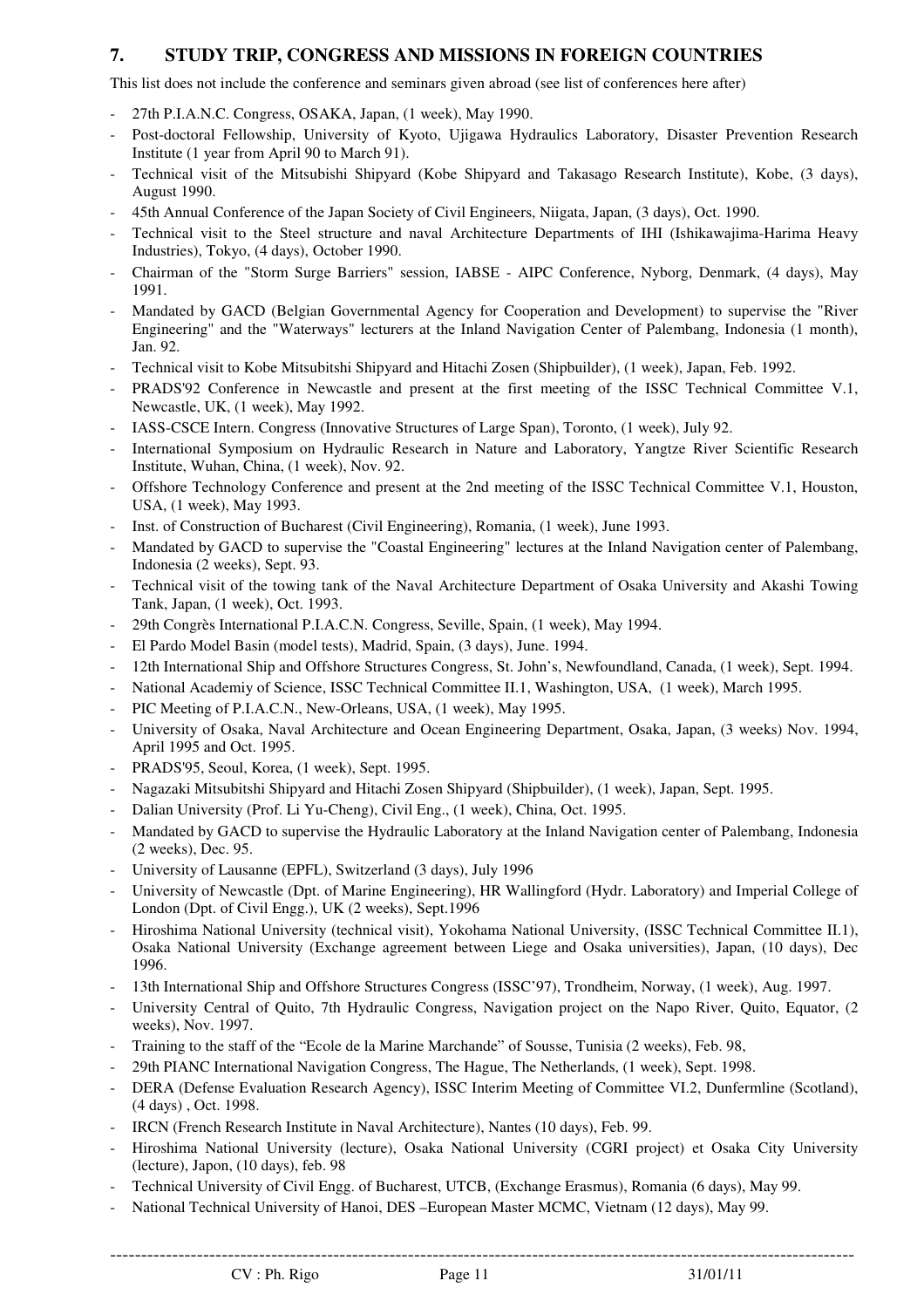- University of Michigan, Dept. of Naval Architecture and the American Bureau of Shipping (ABS) in New-York, USA, (6 days), June 99.
- Technical University of Civil Engg. of Bucharest, UTCB, (Exchange Erasmus), Romania (6 days), January 2000.
- University Central of Quito, Projet Trans-Amazonie of Rio Napo, Tena, Equator, (3 semaines), fév. 2000.
- IRCN (French Research Institute in Naval Architecture), Nantes (10x2days), Sept. 99 to June 2000.
- Nagasaki, 14th International Ship and Offshore Structures Congress (ISSC'2000), Japan, (1 week), Oct. 2000.
- University of Michigan, Ann Arbor, Visiting Professor (Dept. of Naval Architecture), (1 year), 8-2000/7-2001.
- University Central of Ecuador, Quito, Navigation Project: Napo River, Quito, Ecuador, (2 weeks), June 2001.
- Shanghai, interim meeting of ISSC'2003 (PRADS'2001), China (1 week), Sept. 2001.
- National Technical University of Hanoi, DES –European Master MCMC(3), Hanoi, Vietnam (10 days), Nov 2001.
- ALSTOM (Shipyard), Optimization of a gas carrier, St. Nazaire, France, (6x 3 days), Sept. to Dec. 2001.
- Technical University of Civil Engg. of Bucharest, UTCB, (Exchange Erasmus), Romania (5 days), May 2002.
- ALSTOM (Shipyard), Cost analysis, St. Nazaire, France, (4x 3 days), June to Dec. 2002
- 30th PIANC International Navigation Congress, Sydney, Australia, (1 week), Sept. 2002,
- DTU(Copenhagen), Interim meeting of ISSC'2003 (committee III.1), Denmark (3 days), Oct. 2002.
- National Technical University of Hanoi, DES –European Master MCMC(4), Hanoi, Vietnam (10 days), Dec. 2002
- Antananarivo and Tamatave (Madagascar), World Bank Expert Marpol Project (15 days), Jan.. 2003,
- Flensburger (FSG shipyard), Impulsion Fund: «Virtual Production», Flensburg, Germany (2 days), May 2003
- IMDC'2003, Congress (Chairman), Athens, Greece (1 week), May 2003
- Technical University of Civil Engg. of Bucharest, UTCB, (Exchange Erasmus), Romania (5 days), May 2003.
- British Waterways, Thames Barrier Center, PIANC Working Group (WG26), London, (3 days), June 2003
- San Diego, 15th International Ship and Offshore Structures Congress (ISSC'2003), USA, (1 week), Aug. 2003.
- Helsinki, WEGEMT Annual Meeting, Univ. of Helsinki (HUT), Finland, (3 days), Oct 2003.
- Pittsburgh, Interim Meeting, PIANC's WG26, Corps of Engineering, USA, (4 days), Oct 2003.
- Rotterdam, Interim Meeting, PIANC's WG26, Rijckwaterstaat, Pays-Bas, (3 days), March 2004.
- Masa-Yard (Shipyard) et Univ. of Helsinki (HUT), Finland, (4 days), April 2004
- Technical Visits (VNF, CETMEF), Mobile weirs (Yonne, Soane, Seine, Meuse) + Expert Committee (Paris), 8 days (2004)
- Newcastle, WEGEMT Executive Meeting, Univ. of Newcastle (UNEW), UK, (3 days), June. 2004.
- Technical University of Civil Engg. of Bucharest, UTCB, (Exchange Erasmus), Romania (5 days), July 2004.
- Berlin, PIANC INCOM meeting, Magdeburg Locks, Federal Ministry of Transport (3 days), Sept. 2004
- PRADS'2004, Lubeck, Germany (5 days), September 2004
- Lisbon, WEGEMT Annual Meeting, Univ. of Lisbon (IST), Portugal, (3 days), Sept. 2004.
- Edinburgh, Interim Meeting, PIANC's WG26, British Waterway, UK, (3 days), Oct. 2004.
- Quito, Ecuador, CUD Training, Central Univ. of Quito, (1 week) Nov. 2004
- CSSRC (Wuxi) and Shanghai Hudong Shipyard (Chinese CSSC Corporation), (1 week), Dec. 2004
- Aker FinnYards (Turku shipyard) and Univ. of Helsinki (HUT), Finland, (4 days), April 2005
- Charleston, PIANC-AGA'2005, USA, (1 week), May 2005
- Lapeenrenta, (Finland), INCOM Meeting (PIANC), (1 week), July 2005
- St. Nazaire, CAT-ALSTOM (France), LBR5 Training, (1 week), Nov 2005
- Bucharest and Galate, Univ of Galate (UGAL) and Univ of Bucharest (UTCB), Romania (1 week), April 2006
- Estoril, AIPCN'2006 Congress, Portugal, (1 week) May 2006
- Finlande, Chairman of Interim meeting of PIANC WG29 on Locks, Finish Waterways Adm, (1 week), June 2006
- Cartagena, Coordination mission for the European Master in Naval Architecture, Spain, (3 days), June 2006
- Flensburg, FSG Shipyard, Participation of ANAST at SIMCOMAR, Germany (3 days) July 2006,
- Southampton, 16th Intern. Ship and Offshore Structures Congress (ISSC'2006), UK, (1 week), August 2006
- Magdeburg, Visit of locks with saving basins (WG29 PIANC), 3 days, Germany, Nov 2006
- Hanoi, Maritime University (VIMARU), Invited Prof. (CUD), Vietnam (2 weeks), Dec 2006
- Brest, Mission d'enseignement ERASMUS, France, (3 days), Dec 2007
- Nantes, voyage d'études avec les étudiants ULG 2006-2007, (1 week), Janv 2007
- Galati, Roumanie, Assemblée générale des chantiers navals roumains, 3 days, April 2007
- Cartagena, Mission de coordination du Master Européen en Constructions Navales, Espagne, (3 days), May 2007
- IMPROVE meetings (2-4 days/meeting), FP6 project (coordinateur of the project):
	- o Liège, Oct 2006,
	- o St Nazaire, Oct 06;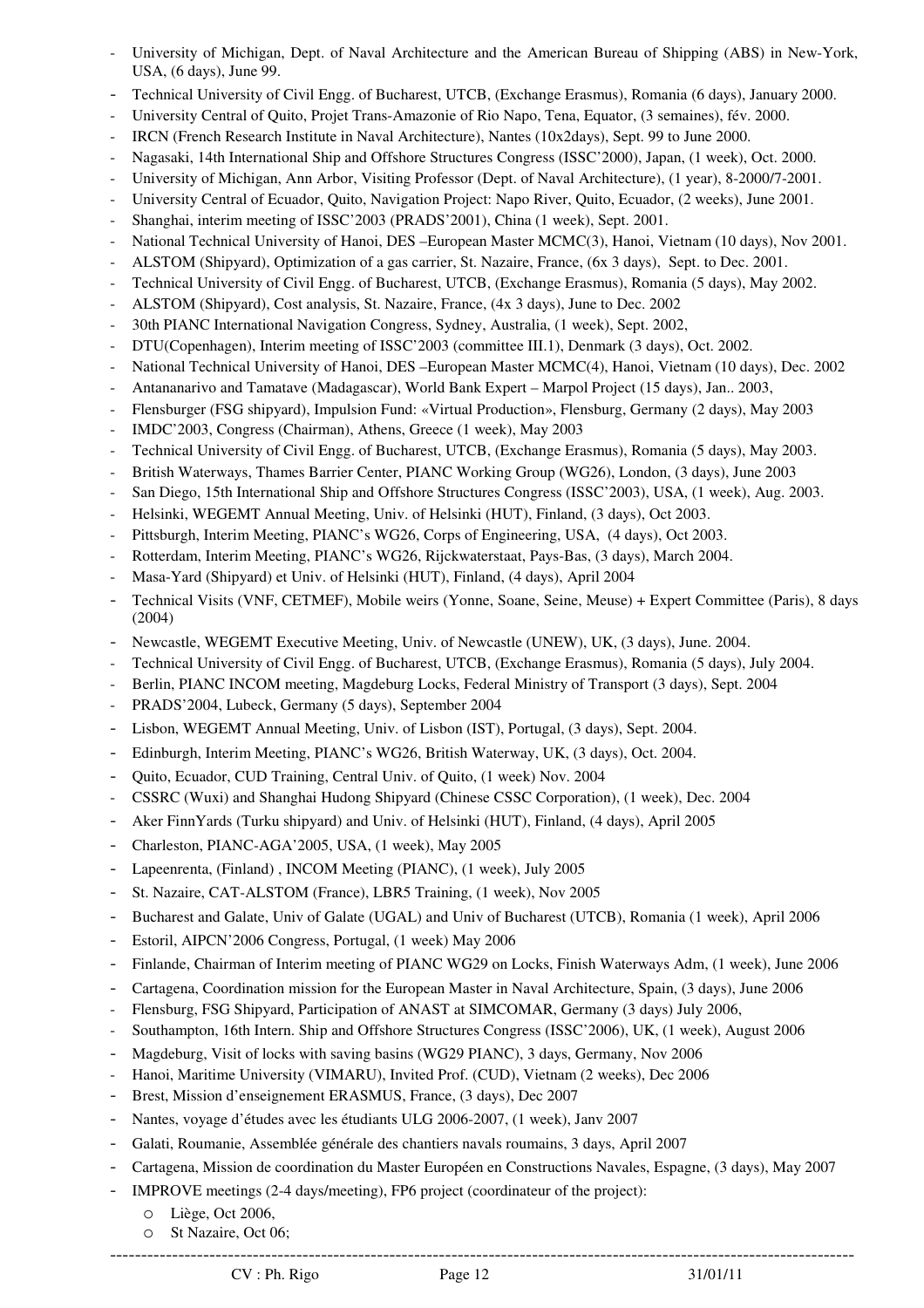- o Delft, Nov 06;
- o Zagreb-Croatie, Dec 06,
- o St. Nazaire, March 07,
- o Tallinn-Estonia, June 07;
- o Szczecin-Poland, Sept 07,
- o Paris, Dec 07;
- o Pula-Croatia, March 08;
- o Hamburg, June 2008
- o Helsinki, Sept 2008
- o Antwerp, Dec 2008
- o Galate, Romania, March 2009
- o Glasgow, UK, June 2009
- o Paris, July 2009
- o Dubrovnick, Croatie, septembre 2009
- Rio de Janairo (Niteroi), Université de Fluminese (UFF), Professeur Invité (2 weeks), July 2007
- Lorient, formation LBR5 à la DCN de Lorient, (4 days), Oct 2007
- Nantes, ULG Students strip 2007-2008, (1 week), Nov 2007, Feb 2008 and April 2009
- Madrid, General Assembly of WEGEMT, (3 days), Jan. 2008
- Paris, Journée d'échanges sur les Barrages Mobiles, organisé par le CETMEF (France) et la Section Française de PIANC, 11 MArch 2008
- Beijing, International Navigation Seminar, PIANC AGA 2008 et WG29 (Locks), (1 week), May 2008
- New Orleans USA, Review of the Storm Surge Project (IHNC), invited by the US Corps of Engineering to be members of the expert Group "Tiger Group), (1 week), Mars 2009.
- Galate-UGAL, Romania (IMPROVE Project) and Bucharest (Erasmus, UTCB), 20 to 27 March 2009
- Helsinki, PIANC AGA 2009 and Technical Seminar (1 sem), May 2009
- VNF- Projet Seine Nord Europe (réunion comité scientifique) –Paris (2009: Jan, March, April, June, Sept, …)
- $PANAMA -$  expertises pour ACP (Panama)  $3<sup>rd</sup>$  lock lane (lock gate expert review of the technical proposal), 13 au 22 avril 2009 and 5 to 11 May 2009
- Ho Chi Min City (HCMC) –technique support "Flood protection system" (3 weeks, June, Sept and August 2009), Vietnam
- Seoul, 17<sup>th</sup> International Ship and Offshore Structures Congress (ISSC'2009), Korea, (1 week), August 2009
- Osaka, Séjour à l'Univ. of Osaka, August 2009 23-28<sup>th</sup> August 2009
- Ho Chi Min City (HCMC) assistance technique "Flood protection system" (1 week, April 2010), Vietnam
- EMSHIP meetings (2-4 days/meeting), ERASMUS MUNDUS MASTER (Ph Rigo is the coordinator ):
	- o Liège, Oct 2009 ; Oct 2010
	- o Szczecin, Poland, Mars 2010
- PANAMA expert for the GRUPO (Panama) 3th lock line (lock gate expert assistance technique au calcul des portes), Dec 2010 and March 2010 (2 x 5 jours) + 2 days at Rotterdam (meeting at Iv Groep)
- Hanoi and Ho Chi Min City (HCMC) –technical assistance "Flood protection system" (1 week, July 2010), Vietnam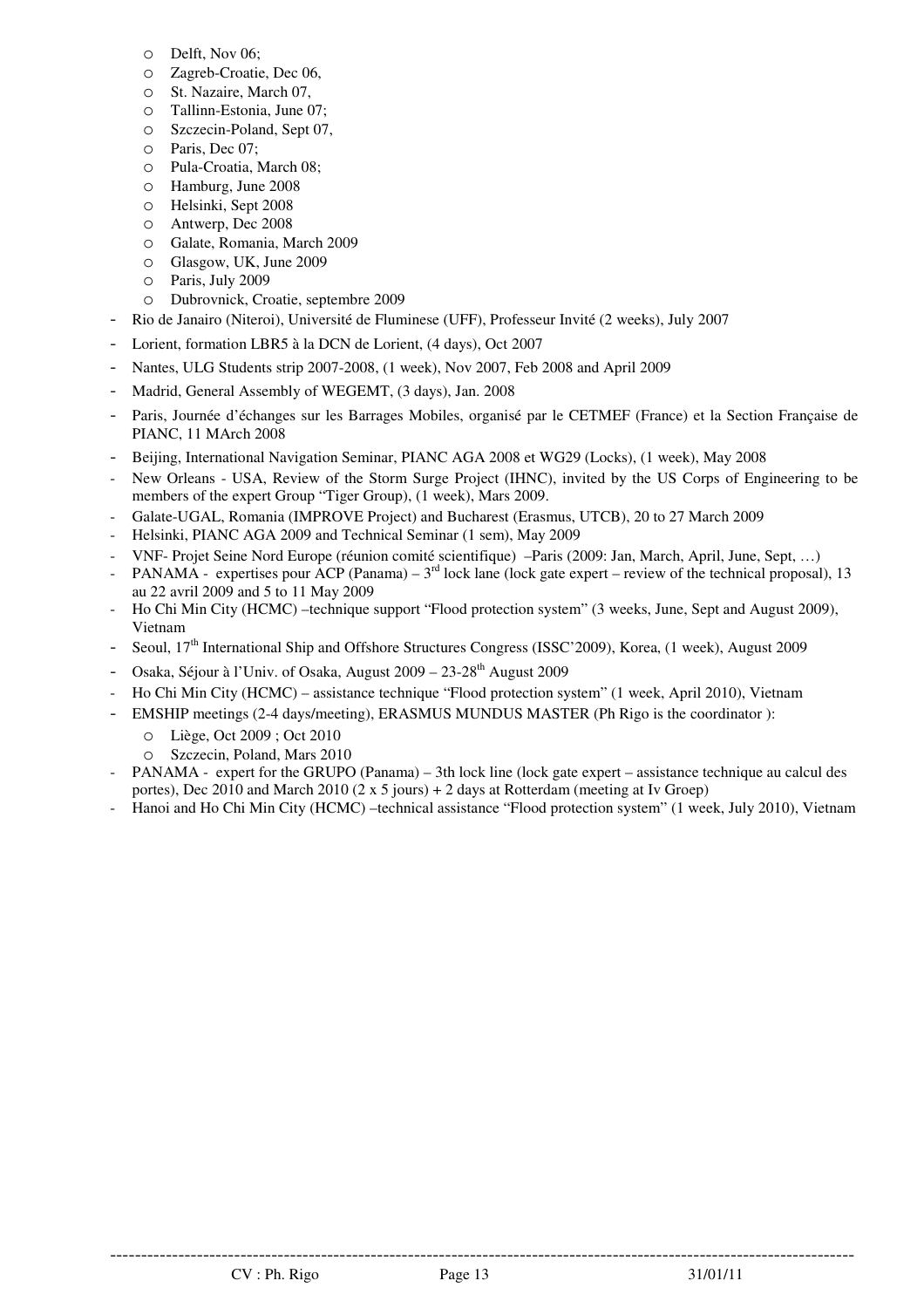## **8. SOCIETY MEMBERSHIPS**

International Ship &Offshore Structures Congress (I.S.S.C.) (\*),

- International Technical Committee V.1 "Applied Design", for 1991-94
- -International Technical Committee II.1 "Quasi-Static Loads" for 1994-97,
- -International Technical Committee VI.2 "Ultimate Strength of Hull Girder" for 1997-2000,
- -International Technical Committee III.1 "Ultimate Strength" for 2000-2003 and 2003-2006
- -International Technical Committee IV.2 "Design Methods" pour 2006-2009 et 2009-2012 (\*\*)
- Belgium Corresponding Member to the ISSC Standing Committee since 2003

### (\*) ISSC is the world scientific reference association for Ship and Offshore structures

(\*\*) Nominate for the ISSC'2012 Technical Committee IV.2, "Design Method" This committee is charged to review design & analysis methods in Naval Architecture (state of art).

International Association of Navigation (P.I.A.N.C.)., Member since 1990

- Member of the PIANC Belgium executive board (since 2002)
- PIANC International Belgium Delegate assigned by the Walloon Ministry (MET), since 2005
- INCOM (Inland Communication) international representative (since 1999), Vice Chairman (since 2008)
- Chairman of Working Group WG26 " Movable Navigation Weirs"
- Chairman of Working Group WG29 "Locks".
- Member of WG137 «Resilience of hydraulic structures », 2010- ..
- Member of WG140 «Semi probabilistic approach», 2010-..
- Promoter of WG on "Ship impact and Seismic on lock Gate" 2010-...
- Candidate to PIANC Presidency, May 2011
- Society of Naval Architects and Marine Engineers (SNAME) as "Member",
- Royal Institution of Naval Architects of UK (RINA): "Member"
- WEGEMT (European Association of Universities in Marine Technology and related Sciences). Member of the executive Committee since 2003.
- International Association for Bridge and Structural Engineering (I.A.B.S.E.).
- g) Membre du comité de pilotage de VNF (France) relatif aux «Barrages mobiles», 2003-2007 et du comité scientifique «Ouvrages Hydrauliques» dans le cadre du Canal Seine Nord Europe (2008-…)
- h) Member of ISO TC8/SC8 «Structures on Ships and Marine Technology», http://www.iso.org , since 2003
- i) Member of the "Ship Structure Committee Research Project", USA (www.shipstructure.org): and the following committee oSR-1449 "Reliability Based Performance Assessment of Damaged Ships", 2006- … oSR-1452 "Buckling Collapse Testing on Friction Stir Welded Aluminum Stiffened Plate Structure", 2007-...
- j) Membre du comité scientifique du Waterwegen en Zeekanaal NV (Flandre) pour le projet Seine-Escaut. Ce projet comprend entre autre la construction de deux nouvelles écluses de classe Vb à Sint-Baafs-Vijve et Harelbeke sur la Lys.
- k) Member of the «RIVER Working Group» de la commission Européenne (DG-TREN & DG-ENV), PIANC representative, in 2009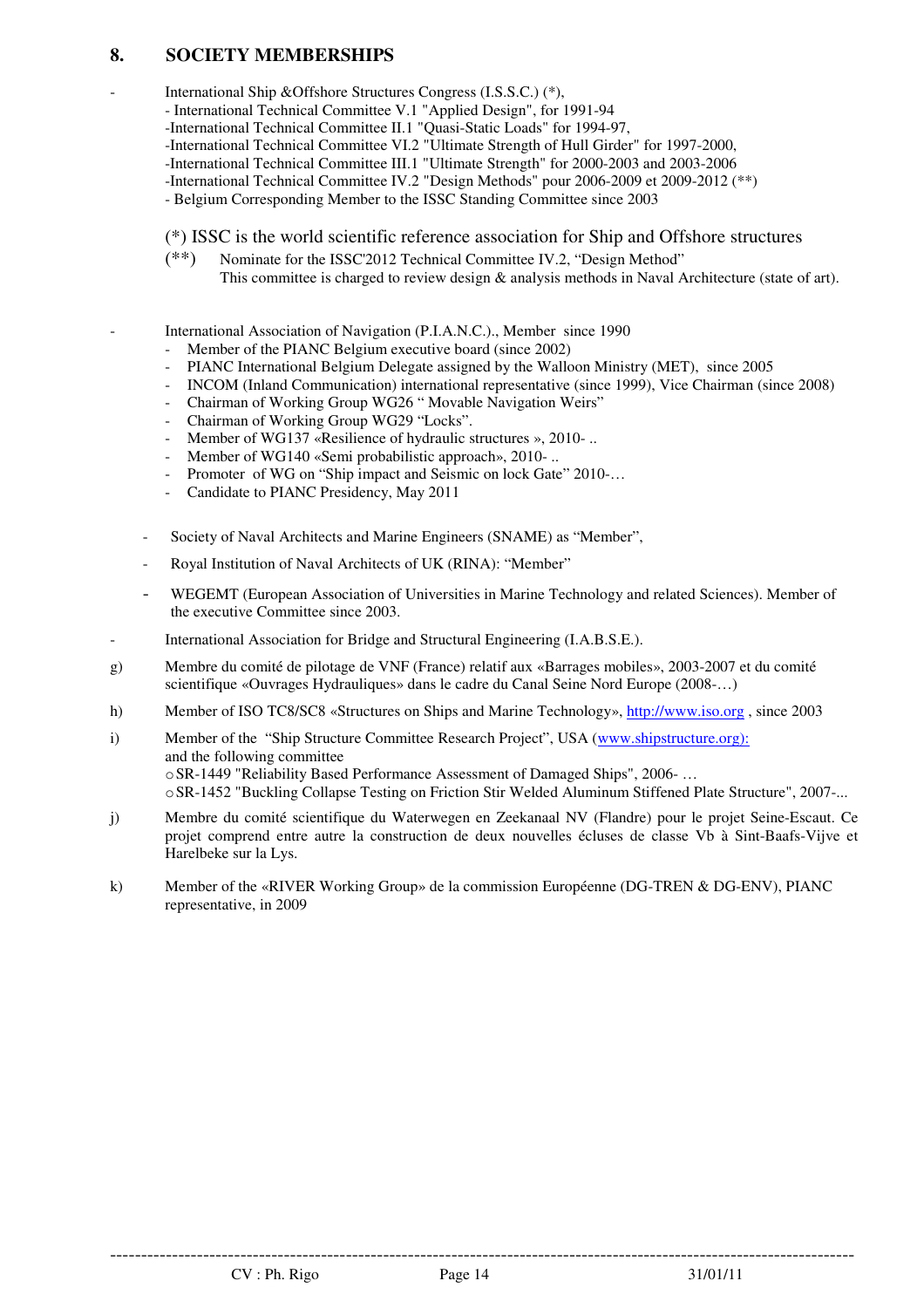# **9. ACTIVITIES AT THE UNIVERSITY OF LIEGE**

## **9.1. Research Projects**

- − EASYSHIP (Improve Ship Design Complexity) ; Projet MANUNET de l'Europe financement de la Région Wallonne (en négociation), 2010-2012
- − EUROGIA Project with BUREAU VERITAS, DN&T, IFREMER, MME(NL), SAIPEM «*Hull Life Cycle & Asset Integrity Management System - HLC-AIMS*», Project N° EOG- EG+ 204, (2009-2011)
- − ARCELOR : R&D «Plate» Research Group Support to ARCELOR to develop the «Plate» products (2009)
- Participation at the ARCELOR-ULG's annual meeting (in the framework of the collaboration between the ARGENCO dept. and ARCELOR as Corporate Long Term Partner) – May 2009
- − ARCELOR: Project WINDSTEEL(Offshore Windmilds) *Développement de solutions acier de haute qualité pour la construction éolienne*, Funded by RW-DGTRE, 2009-2011
- − Project FIRST SPIN OFF OPTIVIEW Simulation de la production, Project of DGTRE, Walloon Region, Belgium, 2009-2013 (Mr Aracil Fernandez)
- − Ship Structure Optimization of Multihulls in collaboration with the MAE department, California State University, USA, (Prof . Hamid Hefazi) – US funded (2009-2011)
- − BESST (Advanced Methods for Early Structural Assessment) FP7 (EU)-2008: EU Research project accepted by the  $2<sup>nd</sup>$  call of FP7 Transport – 2009-2013.
- INPASS (Risk-Based Design of Innovative Product Models for Cruise Liner)- project presented at FP7, 2<sup>nd</sup> call, May 2008 (not funded)
- − CGRI DRI(RW), Projet ULG-UTCB (Bucarest)- UGAL (Galati), «Innovations de la conception des écluses de navigation et Optimisation de la logistique du transport fluvial et des flux de production », Part III», 2008- 2010 (en attente de signature du cabinet)
- PROMODULE (standardization of engine rooms), SHIPRED (simulation of welding distortion) & EFCASET (simulation of production): 3 projects presented at the  $1<sup>st</sup>$  call of the FP7, May 2007 (not funded)
- Project FIRST SPIN OFF: "Membrane maintenance bulkheads for river weirs", DGTRE's project COFDAM, Ministry of Technology of the Walloon Region, Belgium, 2006—2010
- SIMCOMAR Joint venture «Simulation Cooperation in the Maritime Industries», with as partners TUDelft, FSG Flensburg, CMT Hambourg , … http://www.simcomar.com/
- − FNRS «The Modelling of the Ship Cost Structure», Research Project in collaboration with JD Caprace (Aspirant FNRS 2006-2010)
- Research Agreement with BUREAU VERITAS (Paris), Development of an interface between Mars (BV) and LBR5 (ANAST-ULG), 2006.
- − CGRI DRI(RW), Project ULG-UTCB(Bucharest), «Hydraulic Structures, Part II», 2005-2007
- Project INTERSHIP (IP Project FP6)  $2<sup>nd</sup>$  par, Study of the strengthening of ship decks (in collaboration with the PEPITE ULG Spin off), Oct 2005 to March2006,
- Project IMPROVE (coordinator), "Design of improved and competitive products using an integrated decision support system for ship production and operation", FP6-Strep Project, 4000k€ budget, 2006-2009.
- Project VISION (FP6- NOE), "Generating and assessing visionary concept outlines for vessels and floating structures", Expert and promoter of Academic Competition, 2005-2008
- − FIRST-EUROPE Project, «*SIM-PROD: Virtual Simulation of Ship Production in Workshops*», Ministry of Technology of the Walloon Region (n° 415818), Belgium, 2005-2008.
- − FRIA 2004, «*Optimisation of Double Hull Structures***»,** Research Project**,** 4 Ing./an, 2005-08.
- − INTERSHIP (European Project, 6 Framework): "*Design for Production*" in collaboration with Newcastle Univ., CMT (Germany), Sirehna (Fr), Alstom Chantiers de l'Atlantique (Fr) and IZAR (Spain), 2004-2006
- − ISO: WG3 "*Standard Guidelines for Ultimate Strength Limit State Assessment of Ship Structures*" of ISO TC8/SC8 «Structures on Ships and Marine Technology», http://www.iso.org , 2003-2006
- MARSTRUCT (European Project, 6 Framework): «Marine Structures: Design, Strength, Reliabilty,…», in collaboration with Glasgow and Lisbon Universities, 1 Eng et 2 PhD students, 2004-2008
- CREDIT D'IMPULSION (ULg) : «Virtual modeling of ship production», 2 Eng/an, 2003-2005.
- VNF (Voies Navigables de France): "River control weirs», 2003-2004 (Part I), 2005 (Part II)
- Project FIRST SPIN OFF: "OPTI-LBR5" (Industrialisation of the LBR-5 software), DGTRE's project 215062, Ministry of Technology of the Walloon Region, Belgium, 2002-2005.
- CGRI DRI(RW), Projet ULG-UTCB(Bucharest), «Hydraulic structures », 2003-2005.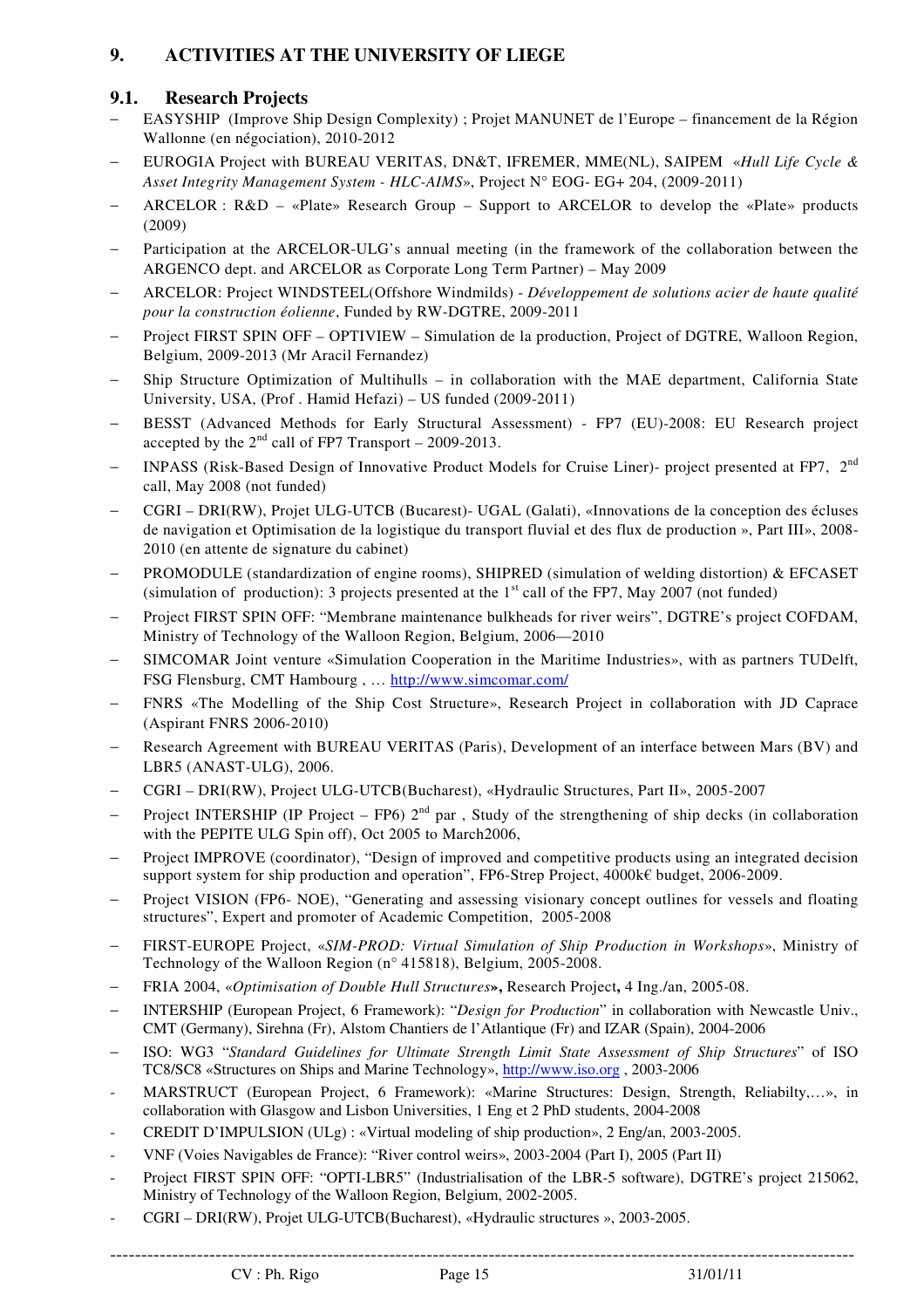- Fonds Spéciaux de la Recherche (Research Fund), Renovation of the towing tank wave maker at ULG (32000€, part II), 2004.
- Project "Recherche d'Initiative 5": OPTI-COUT (Integration of the production cost as objective function of a global structural optimisation model), DGTRE's project 215176, in collaboration with ULB, 2003-2006.
- WG26 (PIANC Working Group) : «*Design of Control Structures Used on Navigable Waterways: Controllable Weirs and Gates*», WG Chairman with 15 international experts, 2003-2005.
- FNRS (Research Fund), Renovation of the towing tank wave maker at ULG (25000€, part I), 2003-04.
- FRFC Project (FNRS): Progressive Collapse Analysis of Ultimate Bending Moment with Use of the FEM for the stress-strain elementary curves, in collaboration with UCL and ULB (Prof. E. Smith) and Univ. UTCB of Bucarest (Prof. R. Sarghiuta), project 2001-2004.
- AVPRO-LBR-5 : Development of design tools for the preliminary stage of ship design, (1) PRINCIPA Project (2002), (2) «Development of a Pre-processor for the LBR-5 Optimization Software», presented in Oct. 2000 and Oct. 2001 for "Crédit d'Impulsion (ULg)".
- FEM-INTERBARGE, Design of a new concept on inland navigation barges, in collaboration with FEM Engineering, Trondheim, Norway, 2001-2002 (also presented for the  $5<sup>th</sup>$  Frame Programme, call of Sept. 2001).
- Europeans Research Projects (presented for the  $5<sup>th</sup>$  Frame Programme), 2000
	- ALUSHIP, Bateaux rapides en aluminium, résistance ultime et crash, en collaboration avec Univ. Trondheim, Univ. Athènes, Det Norske Veritas, des chantiers navals (norvégien, français, grec et anglais) et des instituts de recherche (France, UK),
	- INTERBARGE, Développement d'un nouveau concept de barge pour le transport de containers, navigation intérieure, en collaboration avec Société Engg. Norvégienne (FEM), Univ. Gand, VBD (D), Chantiers, …
	- ULTIMATE, Résistance ultime de la poutre navire, en collaboration avec Univ. de Lisbonne, Univ. de Gênes, Univ. Maritime de Szczecin (Pol.), DnV (Soc. Class.), IRCN, CAT,
- Impact of the Stress-Strain Curves on the Ultimate Strength of Hull Girder, Research funded by the French Research Institute (IRCN), 1999-2000.
- Member of the «Pôle Métal de Wallonie» and «Centre d'Excellence Interfacultaire des Métaux (CEIM)», Fiche Recherche n°99-10: Aluminium Structures, 1999-2000.
- Floating structures and Ship Movement Measurement System Dynamic 6D Measurement System, RODYM DMM (Research Funds of NFSR –1998 and University Research Funds 1999, collaborative project)
- Analysis of Unsteady Hydraulic Flows to Study River Flow, Hydraulic Structures, Coastal Engineering and Ship Hydrodynamic (University Research Funds: Application with Professors Lejeune, Marchal and Pirotton), 1997 & 1999.
- Update of the Classification Rules for Inland Navigation Vessels, Bureau Veritas, Paris, 1996-2001.
- Set up of a new random wave maker, with active damping at the Val-Benoît Hydraulic Laboratory, University of Liege (Research Funds of ULg), 1997.
- Interreg Project (Euregio), High Rise Navigation locks & Canal between the Meuse and the Rhine rivers, 1995-1997
- Belgo-Japanese Research Project financed by the "Commissariat Général aux Relations Internationales Belgium", 1993-95 (Study on the river and estuary protection techniques with storm surge barrier ), 96-98 (behavior of floating unit on sea) and 99-2001 (Structures Optimization).
- Wave actions on submerged pipelines: Validation of a numerical model with experimental studies -Bilateral studies - ULG/ANAST and Dalian University of Technology (Prof. Yu-Cheng LI), since 1994.
- Resistance Flow Optimisation of Push-boats designed with tunnels (Research Funds of NFSR 1993-94 with J. Marchal), 1994.
- Standards for Ship Calibration in Towing Tanks (Fonds Spéciaux de la Recherche 1993 with J. Marchal, S. Rodriguez and A. Hage), 1994.
- Feasibility analysis of high rise navigation locks. Projects subsidized by the "Région Wallone"; in collaboration with industrial partners, 1992-93.
- EURET 1.3 Regional Traffic Information Service; (Tasks 3.2, 25 and 28) in collaboration with european partners, 1992-93.
- The renovation of the Sambre River Feasibility Study. Project subsidized by the "Région Wallone"; in collaboration with the Meuse & Sambre Shipyard, 1991 and 92.
- Wave action on large floating caissons for storm surge barriers (Fonds Spéciaux de la Recherche 1989 with J Marchal and S. Rodriguez), 1991.
- Member of the Naval Architecture Department charged to develop a new scientific collaboration with Cockerill Mechanical Industries through the Interface ULG-CMI : Wave loads on Floating and Offshore Structures, 1991.
- BRITE Research Projects financed by the EEC to develop CAD software for small and medium shipyards, 1989- 92.
- ANAST working group to develop scientific collaboration in the field of Inland Waterways in Ecuador, since 1988.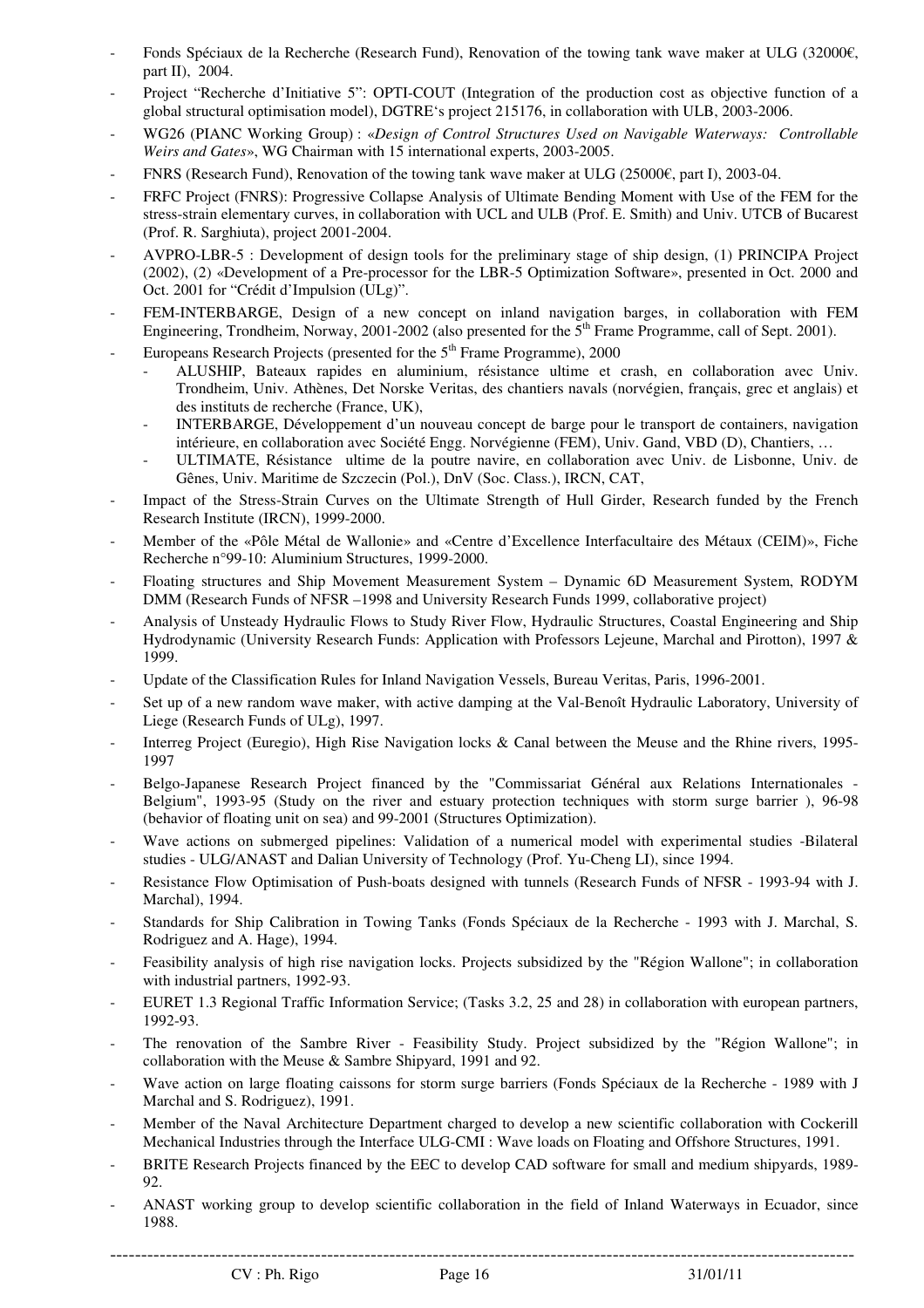## **9.2. High Level Engineering activities at the University**

- Scale model of reservoir dams, flows, spillways, energy dissipation basin, etc.
	- Martil Dam in Morocco for Bonnard & Gardel Morocco, 1984
	- Boukourdane Dam in Algeria pour Bonnard & Gardel Switzerland, 1985
		- El Agrem Dam in Algeria for Tractebel Belgium, 1986
		- Cherf dam in Algeria for Tractebel Belgium , 1986
- Design of a new hydrocyclone prototype for Voest-Alpine, Belgo-Austrian group, 1985
- Feasibility study of the Comoe River Dam, Burkina Faso, for Seragri (Société d'Etudes et de Réalisations Agricoles), May 1987.
- Preliminary studies and design of a new prototype of tidal surge barrier, "Stormvloedkering-Nieuwe Waterweg, Rotterdam", September 1987.
- Shelving Strength Analysis, CRIF Assistance Technologique, Cornix S.A., May 1987 and Avasco S.A., September 1987.
- Strength Analysis of a Sluice, GIREC Study Department, April 1988.
- Locking of a high rise navigation lock designed with saving chambers, Meuse-Rhine junction, May 1988.
- Sedimentation scale model of the Pont-de-Loup slipway located on the Sambre River, Belgium Ministry of Public Works, March 1989.
- Feasibility study of a high rise navigation lock for the Three Gorges Project on the Yankse River in China; locking analysis, strength analysis of the cylindrical gates and chamber design, June 1989.
- Strength Analysis of 9 radial gates for a mobile weirs in China, Société de Construction Naval Ermans (Paris), July 1990.
- Feasibility study of the prefabrication of 9 mobile weirs composed aluminum floating elements. Preliminary study, design, strength analysis, numerical and experimental floating stability, project planning, etc. , 1991
- Experimental studies on the stability of the new designed floating storm surge barrier, roll motion and damping and added-mass coefficients, 1992-95.
- Wave basin experiments to check the feasibility of the design of a immersed pipe for the port of Casablanca, Morocco ; the ballasted pipe was loaded with regular and irregular waves (Jonswap spectrum) ; Bouygues Travaux Maritimes, 1993.
- Economic Analysis of the Maritime Transportation: Design and Assessment of a Regional Traffic Management System (VTS) - Measures Impacts - Cost/Benefit Analysis, 1994.
- Validation Test of the BOSFORT System Experimental Tests in Wave Basin to Validated the Landing of a 5000t Deck on a Jacket (Offshore Platform) - Computarized Data Acquisition System; BOS (Bouygues Offshore), 1994-95.
- Tests on Immersed Towed Body in towing tank (Thomson Paris), 1995
- Floatover installation for 2 jackets (ABB Global Eng. Holland), 1995
- Waste Vitrification by using Metallurgical Slags, Application to Hydraulic Structures, Brite Euram Programme, 1995
- Feasibility study of a stability model of the Maritime Jetty of Moheli, Comores (CFE, Brussels), 1996
- Physical and Numerical Modelling of the Wave Action on Offshore Jetties, Marine Jetty and LNG Jetty, Sultanate of Oman (BESIX, Brussels), 1996
- Design and sizing of a new floating unit for water intake, Morocco (SEE, Brussels), 1997
- Analysis of a Bridge Canal for the Canal du Centre in Belgium (Steel project of the Ministry of Transport), (Bureau d'Etudes ST and SOFICO), 1997
- Pre-Feasibility Study of a Transportation System for the Itaipu Dam (COPEL Brazil and TRANSPLAN Italy), 1997-98.
- Design and analysis of 5 tilting sluices (automatic closure system) (AIDE & A.C Herstal), 1998.
	- Study of a barge with Moonpool for the Golf of Guinea (Bouyghes Offshore), 1998.
	- Study of the Emergency Floating Gate of the Strepy Ship Lift (Bureau ST & MET), 1998.
	- Design of the Floating Gate for the New Canal (Canal du Centre) Floating Stability Control (Bureau ST, Van Clemput S.A & MET), 1999.
	- Research of Ship Collapse modes, Expertise for an Insurance Company: Assoc. Batelière, 1999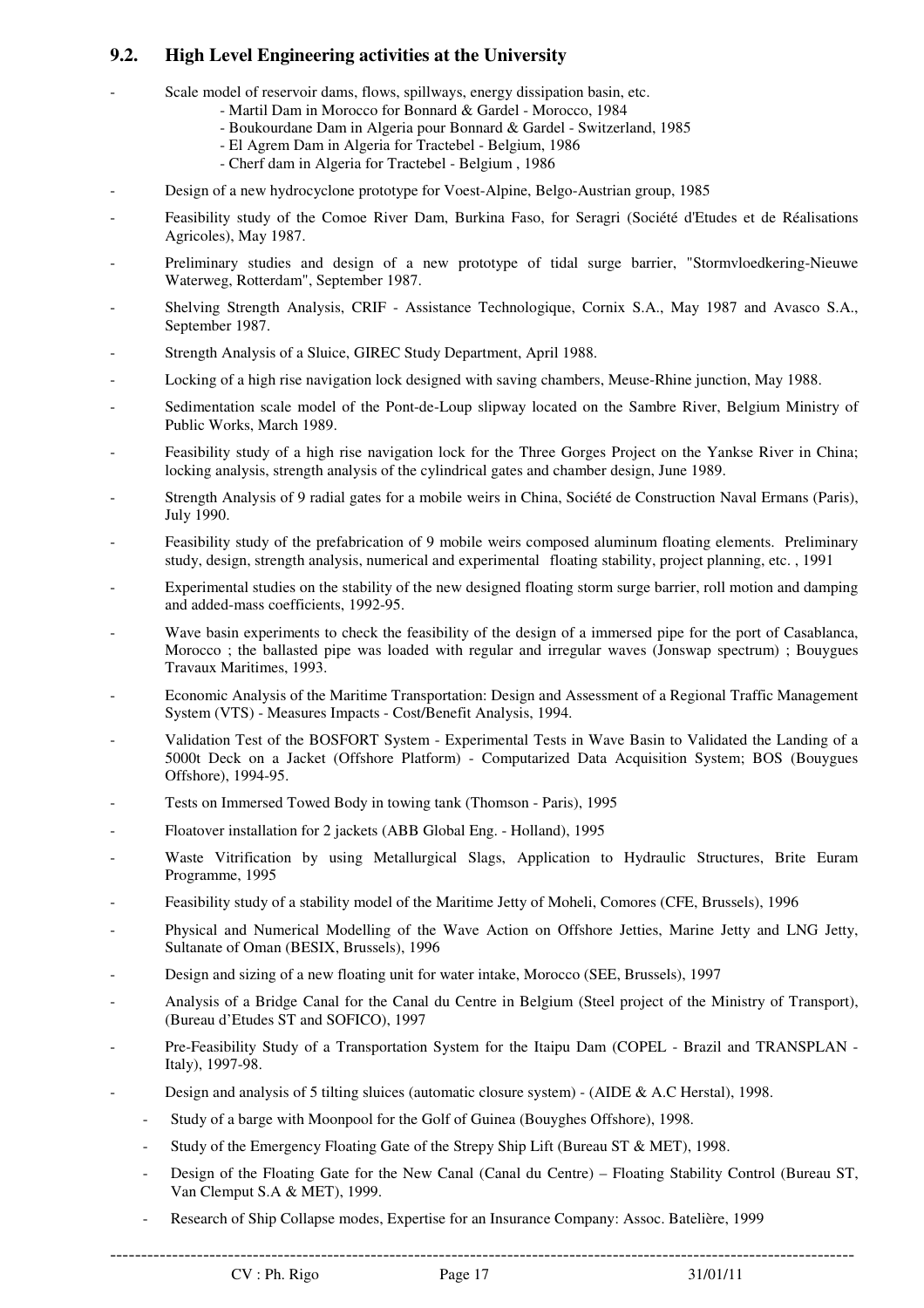- Design and project of an artificial canal for kayaks, with EDF (France), for the Sport Department of the French Community Ministry of Belgium, 1999.
- Seakeeping tests of a new prototype of fishing vessel (in collaboration with Lisboa University), 1999.
- Ship Optimization (Cruise vessel, fast ship, trimaran, …), for IRCN (Nantes) and Chantiers de l'Atlantique (CAT, ALSTOM), 1999 et 2000.
- Optimization of the «Blanc Pain» river emergency gate, MET: Hydraulic Division of Mons, Belgium, 2000 (optimization) and 2001 (technical assistance).
- Design of Lock Gate for the Panama Canal (Tender application with Binnie Black and Veatch (UK) and Black and Veatch (USA), 2001.
- Ship Optimization (72000m<sup>3</sup> gas carrier) for ALSTOM, St. Nazaire, France, 2001.
- Design of a Closing Gate for the Port of Zeebrugge, TECHNUM, Feb. 2002
- Certification of conformity of inland vessels, Bureau Veritas, Antwerp, May 2002 (3 ships)
- Analysis of the Vigneux Lock Gate", SOGREAH- VNF, France, Sept. 2002,
- Production Cost Assessment (ALSTOM, Chantiers de l'Atlantique Shipyard (R&D1 to R&D4), 2002-2003
- Feasibility study on MARPOL (Maritime Polution) at Madagascar (World Bank Projet), Bureau CADIC & Gombert, Janv. 2003.
	- Design of the canal "Seine-Nord", 150 km, 4 locks of 15-25 m high with saving basins, French Waterways (VNF), May 2004.
- Design and analysis of double-hull Ship structures (ALSTOM Chantiers de l'Atlantique Shipyard (R&D7 to R&D9), 2004-2005
- Optimization of surface utilization for the 180 t workshop of ALSTOM, St. Nazaire, (in collaboration with the ROGP Dept, Y. Crama, EGSS), 2004
- Tender to the «Feasibility Study» for the Seine-Nord Europe Canal for VNF (in collaboration with Bureau Griesch and SNC-Lavelin , and with Tractebel-Technum-IMDC), September 2004
- Partner of Black & Veatch (USA): Huntington District Engineering Design Services for the Great Lakes and Ohio River Division, Solicitation No. W91237-04-R-0012, USA, July 2005
- Seine-Nord Europe Canal: Assistance au Maître d'Ouvrage (VNF) Hydraulic Review of the Lock Design Hydraulic Impact of the canal in the Oise river, … (with EDF, France), April 2005 to June 2006.
- Study of the coherence between the design of Havre- Port 2000 with the SNE standard– VNF ARCADIS, March to June 2006
- Studies for VNF: Project in the framework of the renovation of the movable weirs in France, (1) membrane bulkhead, (2) Knowledge Management, (3) Innovation; June 2006
- Prefabriqued Movable Weirs (aluminium floating structure), with Soc LEVAUX et METALU France, Sept 2005 to June 2006
- Analysis of a movable walkway (FEA) for ING-HydroConsult, June 2006
- Simulation of surface workshops of assembling (120  $&$  180t) and pre-erecting zone (in collaboration with Nside Spin off), INTERSHIP Project, Aker Yards St Nazaire, France, Jan-Sept 2006
- Design of locks with integrated saving basins for the Seine-Nord-Europe Junction (comparative study), in collaboration with ARCADIS-France, studies for VNF , March 2006 to September 2006.
- Consulting for the Storm Surge barrier in the New Orleans (Louisiana Coastal Protection Project LACPR), Tendering, with Black & Veatch, Nov 2006
- Expert for DCNS (France) to replace a sea lock gate in the Port of St. Nazaire, June 2007
- Study of the distortions induced by welding, AKERYARDS St Nazaire, in collaboration with GDTECH & MS2F (Dr Habraken), June 2007
- Conceptual Design Analysis (APS) of 4 movable weirs on the Dendre River, Waterwegen & Zeekanaal NB, Afeling BovenSchelde (Ministry of Public Works of Flanders), Gent, Belgium, June – Oct 2007.
- Preliminary Design (APS) of 4 locks and 2 movable weirs (Jonction Seine-Escaut Est), in collaboration with the HYDROCONSULT Consulting, Belgium, 2008-2009 (Study-APS –  $250k\epsilon$ )
- Training to DCNS (Marine française, France) about the LBR5 optimisation software, Lorient, France, Octobre 2007
- IN the framework of the tender «*Design and build of the third set of locks under the Panama Canal Expansion Program»,* consultant for the consortium composed by Bouygues Travaux Publics Sa., France ; Construções E Comercio Camargo Correa S.A., Brazil ; Construtora Queiroz Galvão S.A., Brazil ; Construtora Andrade Gutierrez S.A., Brazil ; Bilfinger Berger A.G., Germany ; Vinci Construction Grands Projets S.A.S., France ;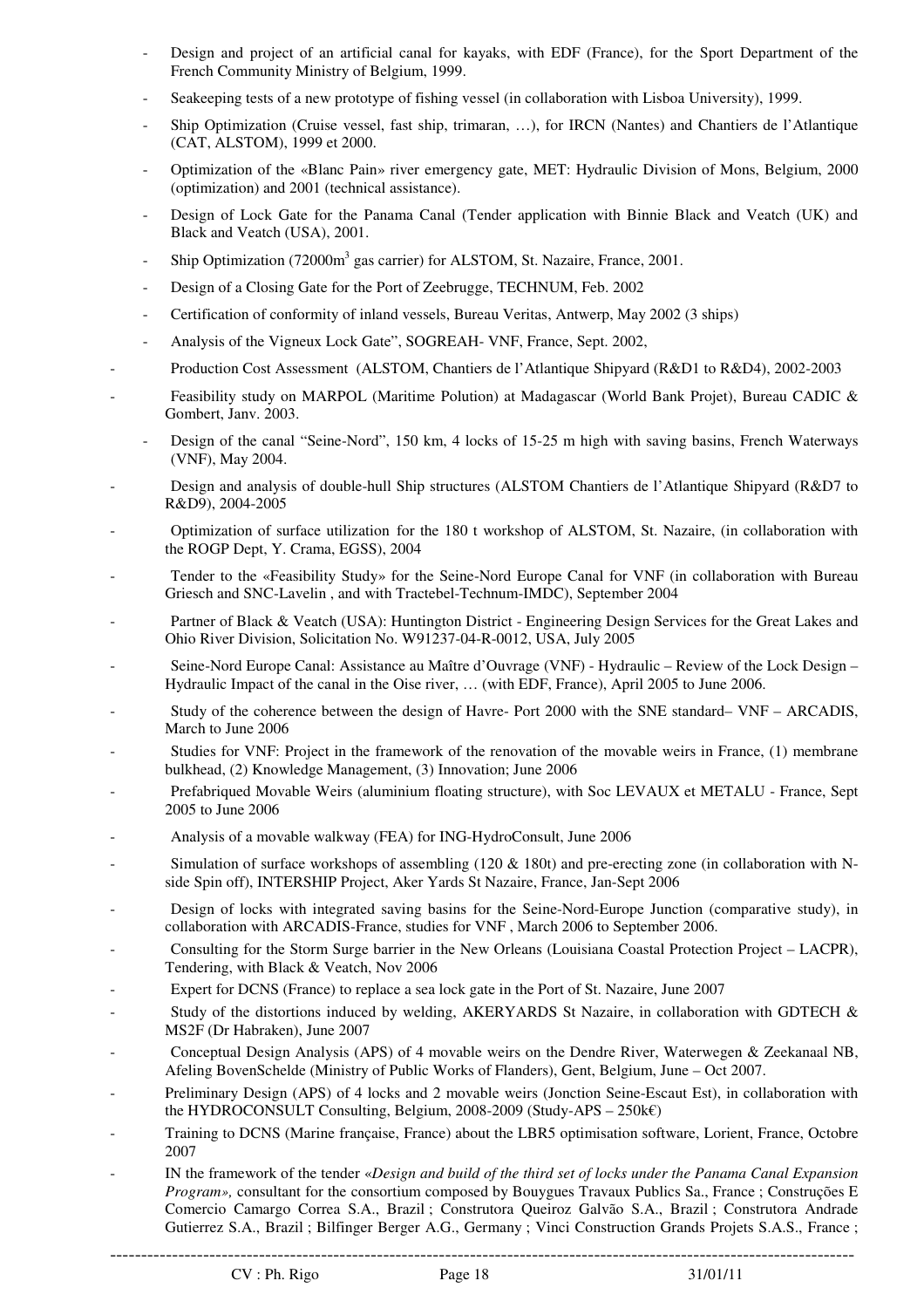Alstom Hydro Energia Brasil Ltda., Brasil; Et Bardella S.A. Indústrias Mecânicas, Brasil ; Consortium short listed by ACP, Dec 2007 to Dec 2008.

- Panama's Third Lock Lane, Technical assistance to Panama Canal Authority (ACP) for the design of the new Panama Locks (member of the committee «Mechanical Engineering Advisory Board (MEAB)», March 2009- …
- Projet Seine Nord Europe –SNE- Member of the VNF scientific committee «Ouvrages Hydrauliques», for Voies Navigables de France (VNF)- 2008-2010
- HCMC Flood protection Saigon city (Ho-Chin-Min)– design of three «flood barriers», for the «Hydraulic Engineering Consultant Corp.-HEC2» and the Vietnamese Government, Vietnam, 2009- …
	- o Leader of an international experts group in charge to advise the Vietnamese Administrative for the design of 3 flood protection barriers in HCMC, Vietnam
	- o Design of swing-floating protection barrier (development of a new patent)
- New Orleans USA, Storm Surge Project (IHNC), Project of the US Corps of Engineering, INCA Engineers Inc, Member of the Review expert Group "Tiger Group), 2009-2011.
- Arzal Lock (Nantes, France), in collaboration with SOGREAH, ARCADIS and SBE– short listed consortium (195 kEuros) – Preliminary Design (APS), March-Oct. 2009
- Strength Assessment of a floating gate of 25 m span for Hydroconsult, Belgium; April 2009
- Scientific Committee of the Waterwegen en Zeekanaal NV for the Seine-Escaut Project (Flandre, Belgium). This project includes 2 navigation locks of classe Vb at Sint-Baafs-Vijve and Harelbeke on the Lys river, Belgium, 2010-2013.

### **9.3. Administrative Activities in the University.**

-

- Coordinator of the Agreement on Academic Exchange between the NA&ME (University of Michigan) and ANAST (University of Liege). Signed by W. Legros, Rector, in 2002.
- Coordinator of the Agreement on Academic Exchange between the Faculty of Engineering of Osaka and the Faculty of Applied Science (Engineering) of University of Liege. Signed by A Bodson, Rector, November 1996 and extended by W. Legros, Rector in 2001.
- Member of the Faculty Council of the Faculty of Applied Sciences (since 1988),
- Member of the Administrative Council of the University, Scientist Delegate, Oct. 1995- July 2000 and Oct. 2001- Sept 2005,
	- Members of Section, Faculty and many University committees, attendance to promotion days (at the university and in secondary schools), …
	- Member of the Scientific Board of the Joseph Deprez Foundation (since 1997) and the Hela Foundation (since 1996), Member of the Directory Board of the Chinese Center of ULg, CECLI (1995-2000)
	- Coordinator of an Exchange ERASMUS (Socrates Program) for ULG with:
		- UTCB, Bucarest, Dept. of Hydraulic Structures, depuis 1998 (Const Hydr.)
		- ENSIETA (Grande Ecole Française d'Ingénieur) Brest, France, depuis 2002 (Const. Navale)
		- UGAL Univ. de Galati, Roumanie, depuis 2005 (Const. Navale)
		- Univ. de Cartagena (UPCT), Espagne, depuis 2005 (Const. Navale)
		- Ecole Nationale Supérieure d'Architecture de Nantes (ENSAN), depuis 2007 (Const. Navale)
		- Ecole Centrale de Nantes (ECN), Nantes, France, depuis 2009 (Const. Navale)
		- Bremen Univ, Germany, depuis 2009 (Const. Navale)
		- Czszecin Univ (ZUT), Poland, depuis 2009 (Const. Navale)
		- ICAM, Nantes France, depuis 2010 (Const. Navale)
	- Member of the "Hydraulic and Transport" department council and its executive board, since Sept. 2001.
	- Coordination of the exchange program with ENSIETA (French «Grande Ecole» of Engineering, Brest, France) with the framework of a new European Master, since 2002.
- ULG representative at the «Commission d'Evaluation des Projets Interuniversitaires (PIC)» , CUD, since 2004
- Initiator of the DN&T SPIN-OFF (Design Naval & Transport), Member of the Board, January 2006